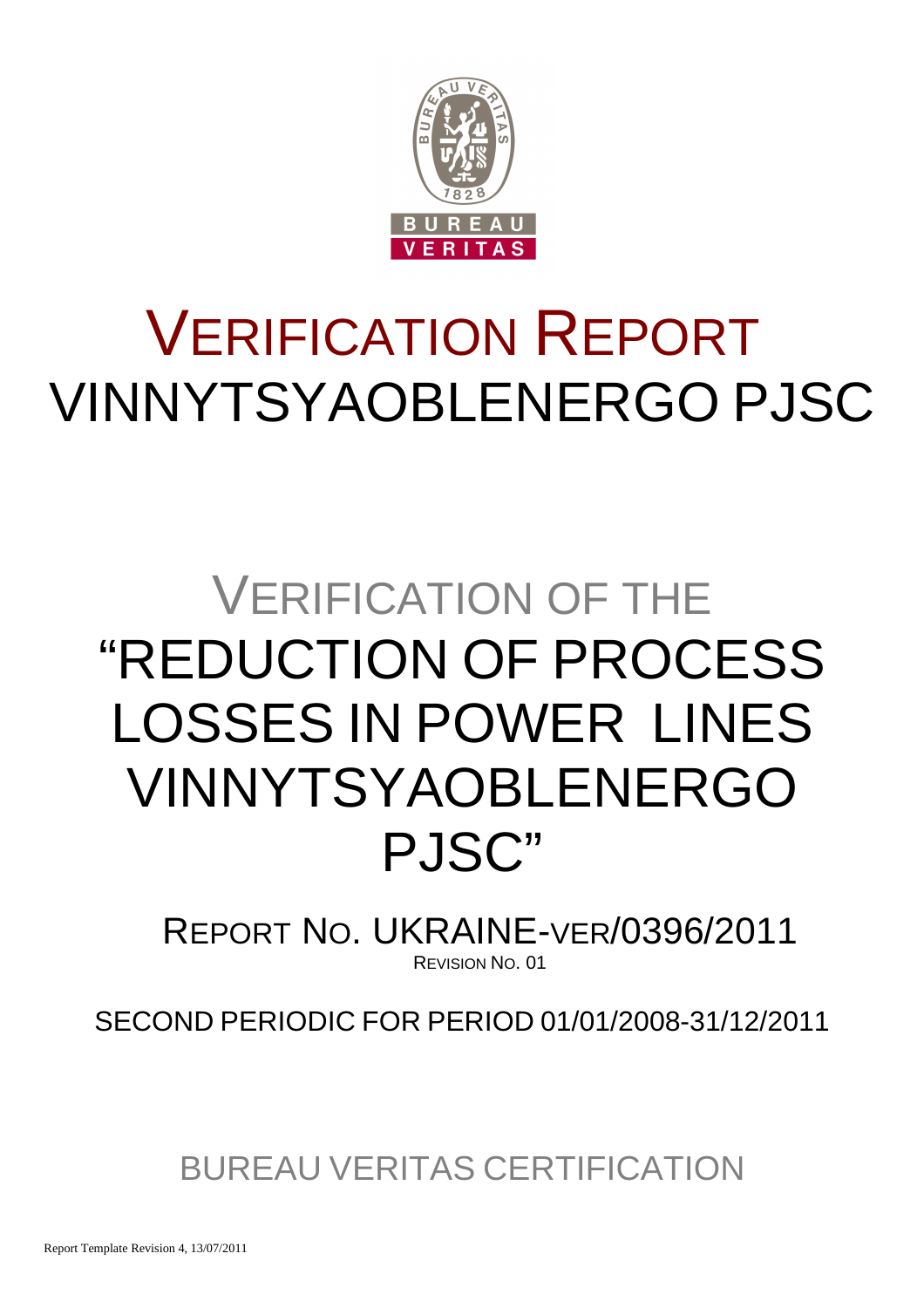

#### VERIFICATION REPORT

| Date of first issue:<br>13/04/2012                                                      |                 | Organizational unit:<br><b>Holding SAS</b> |          | <b>Bureau Veritas Certification</b>                                                                  |                                                                                                                                                                                                                                                                                                                                                                                                                                                                                                                                                                                                                                                                                                                                                                         |
|-----------------------------------------------------------------------------------------|-----------------|--------------------------------------------|----------|------------------------------------------------------------------------------------------------------|-------------------------------------------------------------------------------------------------------------------------------------------------------------------------------------------------------------------------------------------------------------------------------------------------------------------------------------------------------------------------------------------------------------------------------------------------------------------------------------------------------------------------------------------------------------------------------------------------------------------------------------------------------------------------------------------------------------------------------------------------------------------------|
| Client:<br>Vinnytsyaoblenergo PJSC                                                      |                 | Client ref.:<br>Mykola Nitsak              |          |                                                                                                      |                                                                                                                                                                                                                                                                                                                                                                                                                                                                                                                                                                                                                                                                                                                                                                         |
| Summary:<br>Supervisory Committee, as well as the host country criteria.                |                 |                                            |          |                                                                                                      | Bureau Veritas Certification has made the 2 <sup>nd</sup> periodic verification of the "Reduction of Process Losses in<br>Power Lines Vinnytsyaoblenergo PJSC", project of Vinnytsyaoblenergo PJSC located in Vinnytsa city and<br>Vinnytsa Region, Ukraine, and applying JI specific approach, on the basis of UNFCCC criteria for the JI, as<br>well as criteria given to provide for consistent project operations, monitoring and reporting. UNFCCC criteria<br>refer to Article 6 of the Kyoto Protocol, the JI rules and modalities and the subsequent decisions by the JI                                                                                                                                                                                        |
|                                                                                         |                 |                                            |          | Verification Report & Opinion, was conducted using Bureau Veritas Certification internal procedures. | The verification scope is defined as a periodic independent review and ex post determination by the Accredited<br>Entity of the monitored reductions in GHG emissions during defined verification period, and consisted of the<br>following three phases: i) desk review of the monitoring report against project design and the baseline and<br>monitoring plan; ii) follow-up interviews with project stakeholders; iii) resolution of outstanding issues and the<br>issuance of the final verification report and opinion. The overall verification, from Contract Review to                                                                                                                                                                                         |
| Actions Requests (CR, CAR and FAR), presented in Appendix A.                            |                 |                                            |          |                                                                                                      | The first output of the verification process is a list of Clarification, Corrective Actions Requests, Forward                                                                                                                                                                                                                                                                                                                                                                                                                                                                                                                                                                                                                                                           |
| 183953 tonnes of CO2 from 01/01/2011-31/12/2011)                                        |                 |                                            |          |                                                                                                      | In summary, Bureau Veritas Certification confirms that the project is implemented as planned and described in<br>approved project design documents. Installed equipment being essential for generating emission reduction<br>runs reliably and is calibrated appropriately. The monitoring system is in place and the project is generating<br>GHG emission reductions. The GHG emission reduction is calculated accurately and without material errors,<br>omissions, or misstatements, and the ERUs issued totalize 922174 tonnes of CO2 equivalent for the<br>monitoring period from 01/01/2008 to 31/12/2011 (267313 tonnes of CO2 from 01/01/2008-31/12/2008,<br>269346 tonnes of CO2 from 01/01/2009-31/12/2009, 201561 tonnes of CO2 from 01/01/2010-31/12/2010, |
| Report No.:<br>UKRAINE-ver/0396/2012                                                    | JI              | Subject Group:                             |          |                                                                                                      |                                                                                                                                                                                                                                                                                                                                                                                                                                                                                                                                                                                                                                                                                                                                                                         |
| Project title:<br>"Reduction of Process Losses in Power<br>Vinnytsyaoblenergo PJSC"     |                 | Lines                                      |          |                                                                                                      |                                                                                                                                                                                                                                                                                                                                                                                                                                                                                                                                                                                                                                                                                                                                                                         |
| Work carried out by:                                                                    |                 |                                            |          |                                                                                                      |                                                                                                                                                                                                                                                                                                                                                                                                                                                                                                                                                                                                                                                                                                                                                                         |
| Oleg Skoblyk - Team Leader, Lead Verifier<br>Vyacheslav Yeriomin, Team Member, Verifier |                 |                                            |          |                                                                                                      |                                                                                                                                                                                                                                                                                                                                                                                                                                                                                                                                                                                                                                                                                                                                                                         |
| Work reviewed by:<br>Ivan Sokolov - Internal Technical Reviewer                         |                 |                                            |          | No <sub>l</sub> distribution without permission from the                                             |                                                                                                                                                                                                                                                                                                                                                                                                                                                                                                                                                                                                                                                                                                                                                                         |
| Daniil Ukhanov - Technical Specialist                                                   |                 |                                            | fication | Client or responsible organizational unit                                                            |                                                                                                                                                                                                                                                                                                                                                                                                                                                                                                                                                                                                                                                                                                                                                                         |
| Work approved by:<br>Ivan Sokolov - Operational Manager                                 |                 | Hold                                       |          | Limited distribution                                                                                 |                                                                                                                                                                                                                                                                                                                                                                                                                                                                                                                                                                                                                                                                                                                                                                         |
| Date of this revision:<br>19/04/2012                                                    | Rev. No.:<br>01 | Number of pages:<br>33                     |          | Unrestricted distribution                                                                            |                                                                                                                                                                                                                                                                                                                                                                                                                                                                                                                                                                                                                                                                                                                                                                         |

1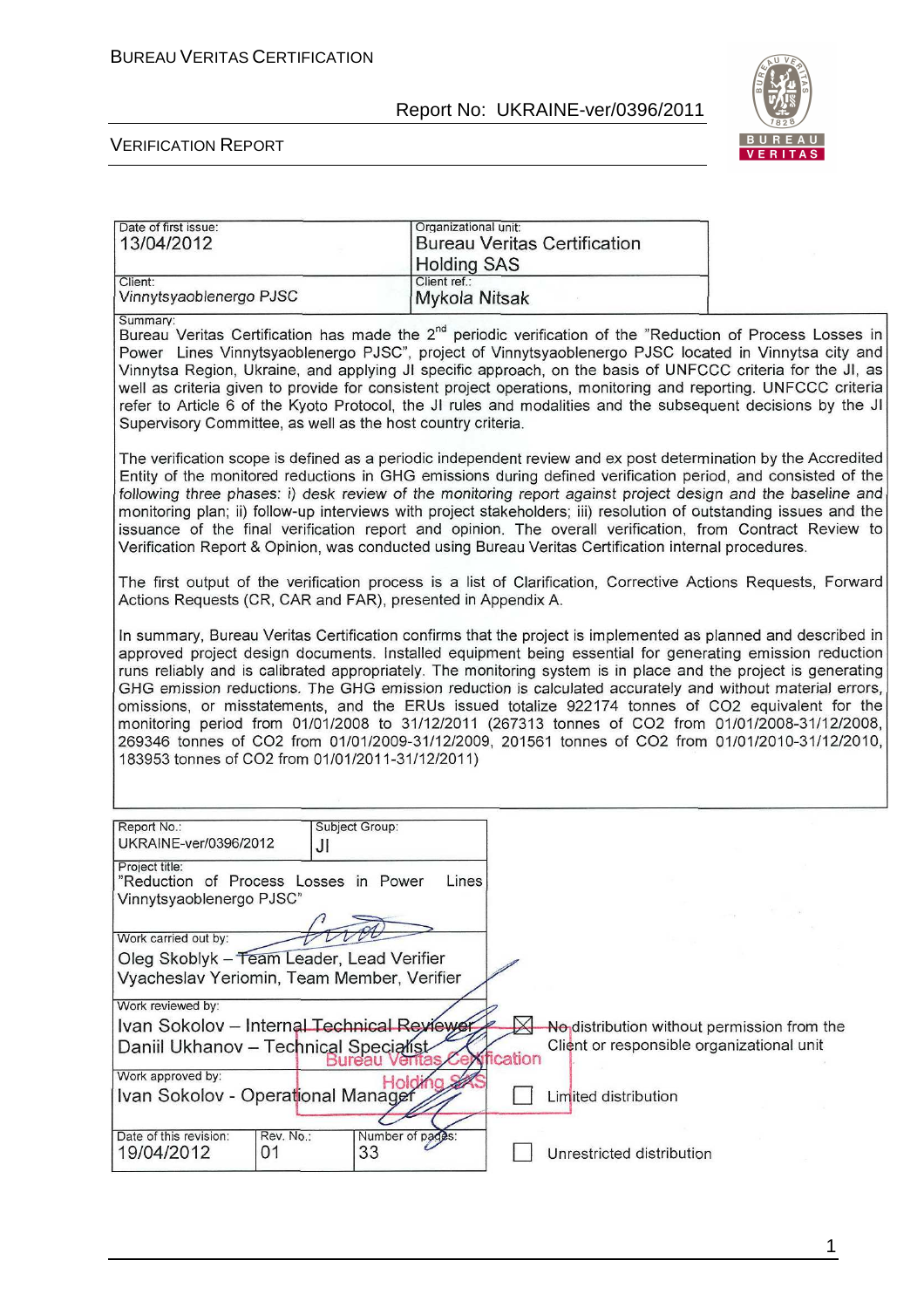

## **Table of Contents Page 2018**

| 1              |                                                                                | 3              |
|----------------|--------------------------------------------------------------------------------|----------------|
| 1.1            | Objective                                                                      | 3              |
| 1.2            | Scope                                                                          | 3              |
| 1.3            | <b>Verification Team</b>                                                       | 3              |
| $\overline{2}$ |                                                                                | $\overline{4}$ |
| 2.1            | <b>Review of Documents</b>                                                     | $\overline{4}$ |
| 2.2            | Follow-up Interviews                                                           | $\overline{4}$ |
| 2.3            | Resolution of Clarification, Corrective and Forward Action Requests            | 5              |
| 3              |                                                                                |                |
| 3.1            | Remaining issues and FARs from previous verifications                          | 6              |
| 3.2            | Project approval by Parties involved (90-91)                                   | 6              |
| 3.3            | Project implementation (92-93)                                                 | 6              |
| 3.4            | Compliance of the monitoring plan with the monitoring methodology<br>$(94-98)$ | 7              |
| 3.5            | Revision of monitoring plan (99-100)                                           | 8              |
| 3.6            | Data management (101)                                                          | 8              |
| 3.7            | Verification regarding programmes of activities (102-110)                      | 9              |
| 4              |                                                                                |                |
| 5              |                                                                                |                |
|                |                                                                                |                |

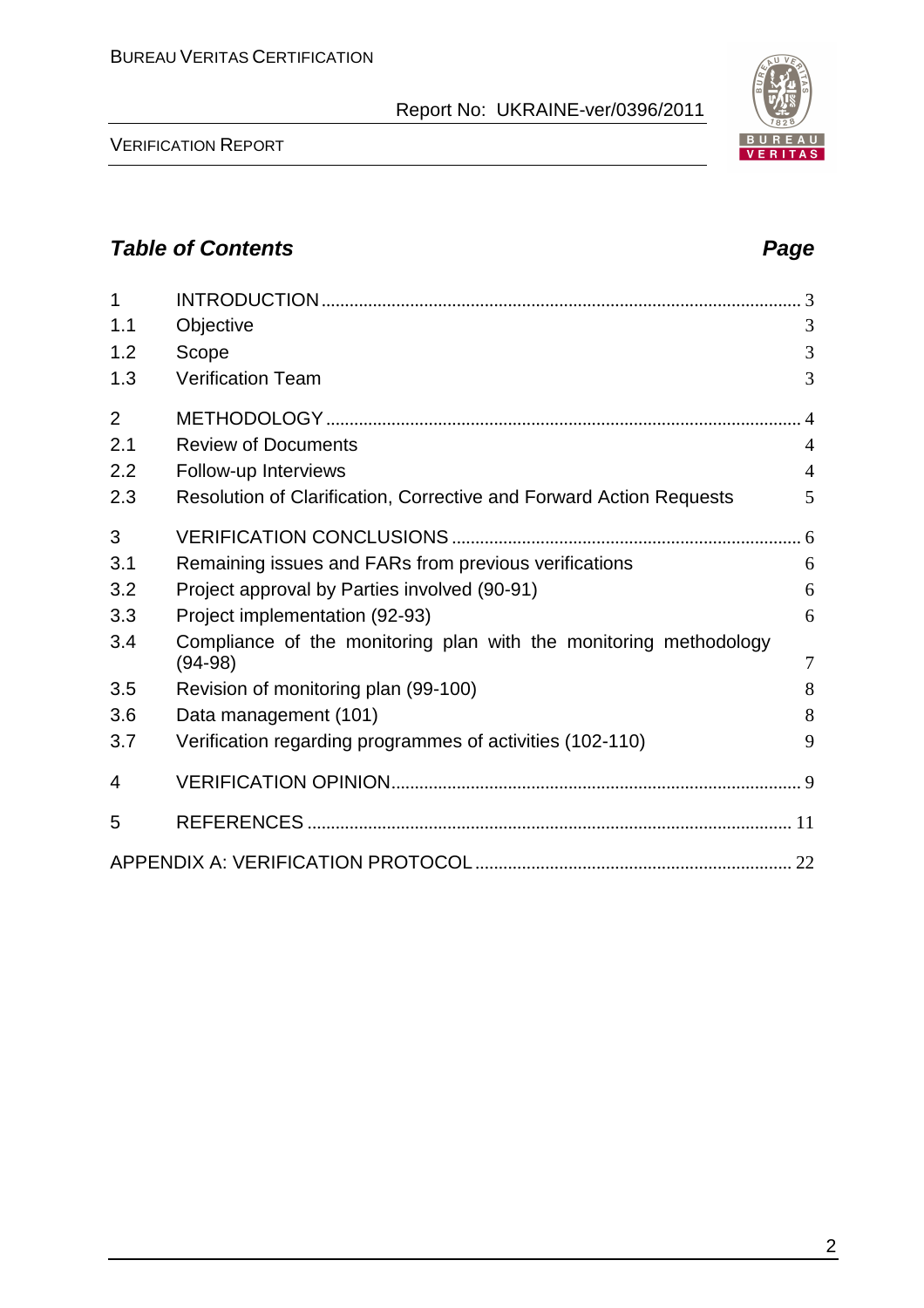

VERIFICATION REPORT

## **1 INTRODUCTION**

Vinnytsyaoblenergo PJSC has commissioned Bureau Veritas Certification to verify the emissions reductions of its JI project "Reduction of Process Losses in Power Lines Vinnytsyaoblenergo PJSC" (hereafter called "the project") at Vinnytsa city and Vinnytsya Region, Ukraine.

This report summarizes the findings of the verification of the project, performed on the basis of UNFCCC criteria, as well as criteria given to provide for consistent project operations, monitoring and reporting.

## **1.1 Objective**

Verification is the periodic independent review and ex post determination by the Accredited Independent Entity of the monitored reductions in GHG emissions during defined verification period.

The objective of verification can be divided in Initial Verification and Periodic Verification.

UNFCCC criteria refer to Article 6 of the Kyoto Protocol, the JI rules and modalities and the subsequent decisions by the JI Supervisory Committee, as well as the host country criteria.

## **1.2 Scope**

The verification scope is defined as an independent and objective review of the project design document, the project's baseline study, monitoring plan and monitoring report, and other relevant documents. The information in these documents is reviewed against Kyoto Protocol requirements, UNFCCC rules and associated interpretations.

The verification is not meant to provide any consulting towards the Client. However, stated requests for clarifications, corrective and/or forward actions may provide input for improvement of the project monitoring towards reductions in the GHG emissions.

## **1.3 Verification Team**

The verification team consists of the following personnel:

| Oleg Skoblyk                        |                                      |
|-------------------------------------|--------------------------------------|
| <b>Bureau Veritas Certification</b> | Team Leader, Climate Change Verifier |
| Vyacheslav Yeriomin                 |                                      |
| <b>Bureau Veritas Certification</b> | <b>Climate Change Verifier</b>       |

This verification report was reviewed by:

| Ivan Sokolov                  |                                    |
|-------------------------------|------------------------------------|
| Bureau Veritas Certification, | <b>Internal Technical Reviewer</b> |
| Daniil Ukhanov                |                                    |
| Bureau Veritas Certification, | <b>Technical Specialist</b>        |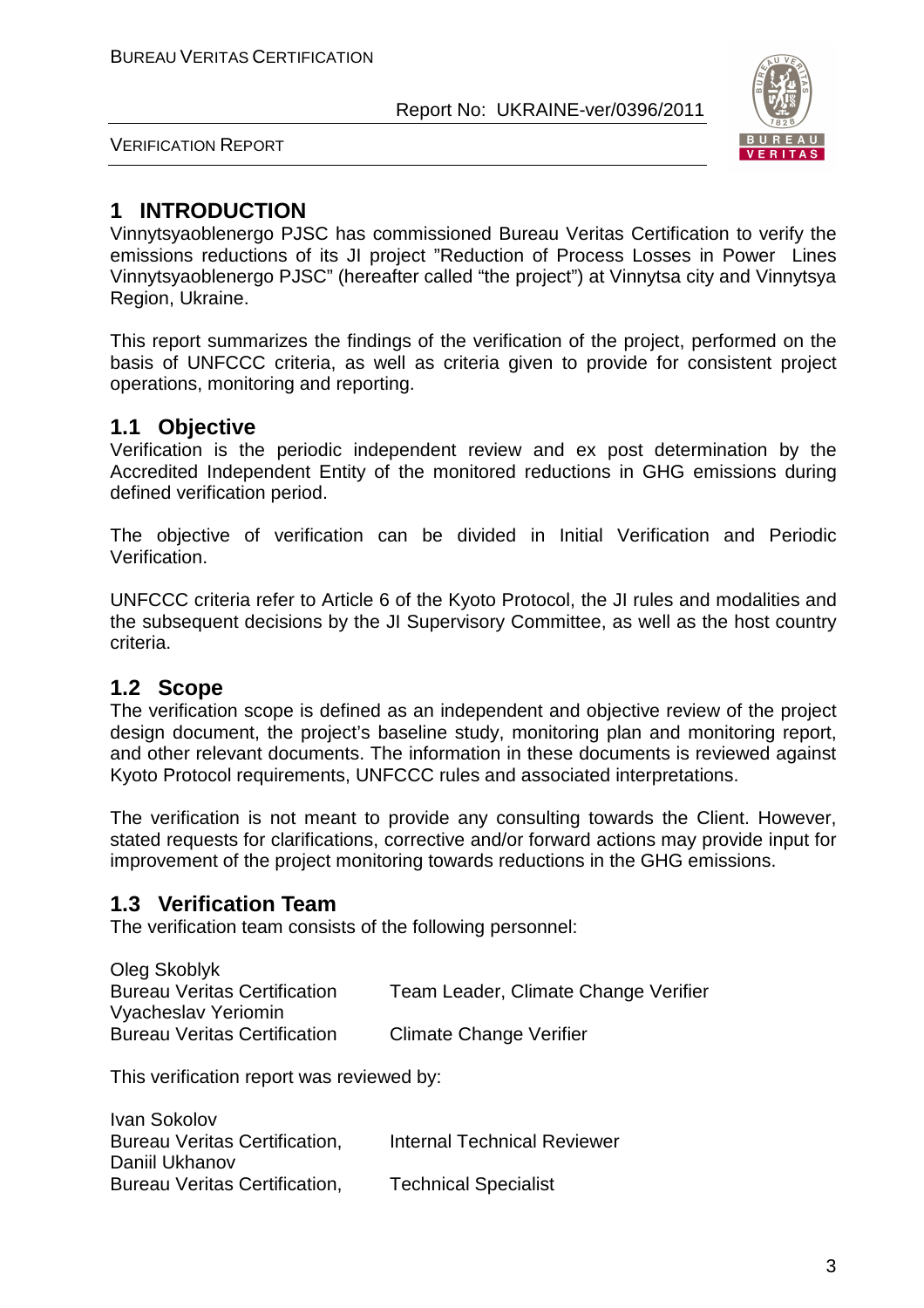

VERIFICATION REPORT

## **2 METHODOLOGY**

The overall verification, from Contract Review to Verification Report & Opinion, was conducted using Bureau Veritas Certification internal procedures.

In order to ensure transparency, a verification protocol was customized for the project, according to the version 01 of the Joint Implementation Determination and Verification Manual, issued by the Joint Implementation Supervisory Committee at its 19 meeting on 04/12/2009. The protocol shows, in a transparent manner, criteria (requirements), means of verification and the results from verifying the identified criteria. The verification protocol serves the following purposes:

- It organizes, details and clarifies the requirements a JI project is expected to meet;
- It ensures a transparent verification process where the verifier will document how a particular requirement has been verified and the result of the verification.

The completed verification protocol is enclosed in Appendix A to this report.

### **2.1 Review of Documents**

The Monitoring Report (MR) submitted by Vinnytsyaoblenergo PJSC and additional background documents related to the project design and baseline, i.e. country Law, Project Design Document (PDD), and/or Guidance on criteria for baseline setting and monitoring, Host party criteria, Kyoto Protocol, Clarifications on Verification Requirements to be Checked by an Accredited Independent Entity were reviewed.

The verification findings presented in this report relate to the Monitoring Report version(s) 02 and project as described in the determined PDD.

## **2.2 Follow-up Interviews**

On 05/04/2011 Bureau Veritas Certification performed on-site interviews with project stakeholders to confirm selected information and to resolve issues identified in the document review. Representatives of Vinnytsyaoblenergo PJSC were interviewed (see References). The main topics of the interviews are summarized in Table 1.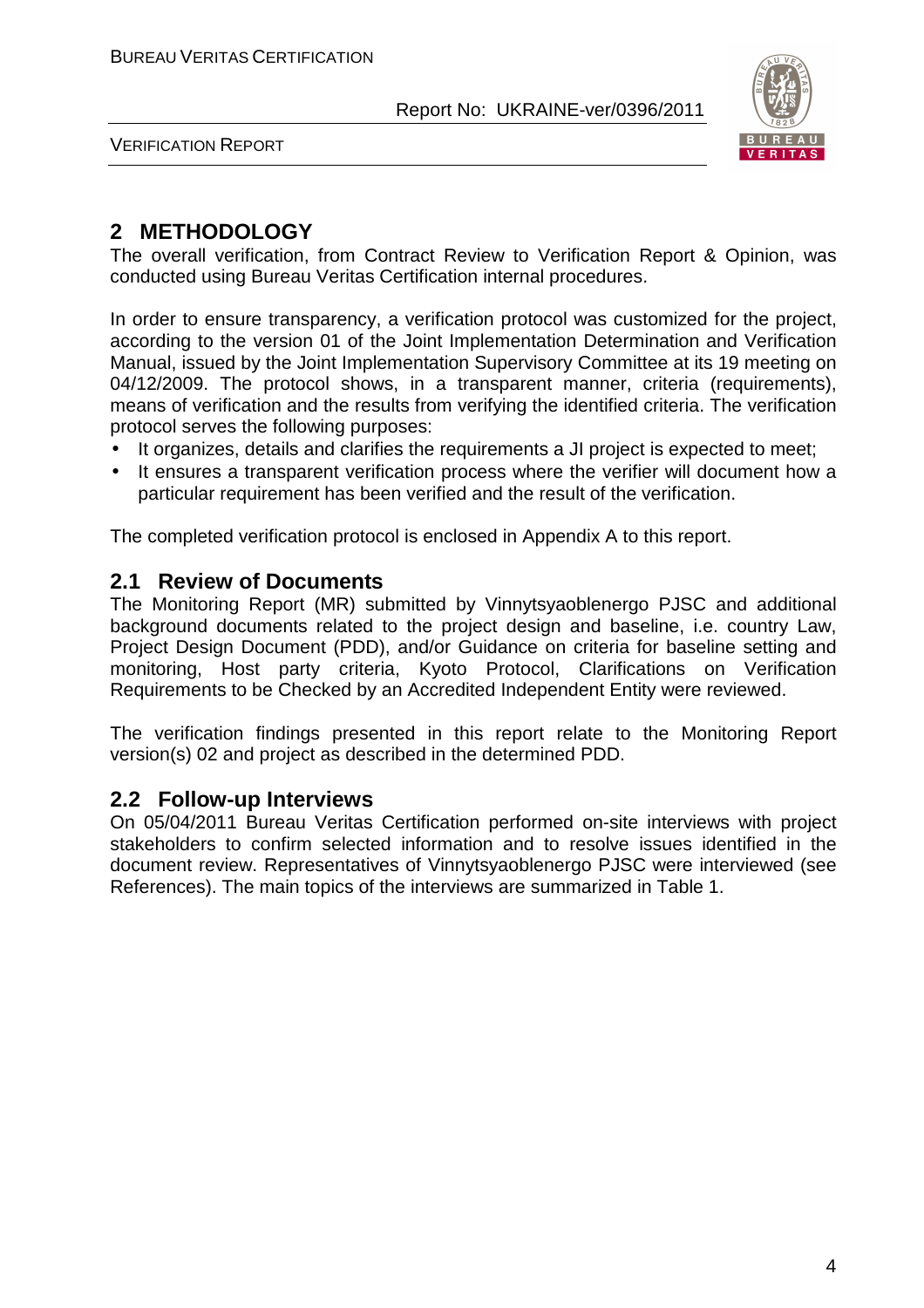

VERIFICATION REPORT

| Interviewed<br>organization | <b>Interview topics</b>                                          |
|-----------------------------|------------------------------------------------------------------|
| Vinnytsyaoblenergo          | Organizational structure                                         |
| <b>PJSC</b>                 | Responsibilities and authorities                                 |
|                             | Roles and responsibilities for data collection and<br>processing |
|                             | Installation of equipment                                        |
|                             | Data logging, archiving and reporting                            |
|                             | Metering equipment control                                       |
|                             | Metering record keeping system, database                         |
|                             | IT management                                                    |
|                             | Training of personnel                                            |
|                             | Quality management procedures and technology                     |
|                             | Internal audits and check-ups                                    |
| <b>CONSULTANT</b>           | Baseline methodology                                             |
| l "EES" Ltd                 | Monitoring plan                                                  |
|                             | Monitoring report                                                |
|                             | <b>Excel spreadsheets</b>                                        |

## **2.3 Resolution of Clarification, Corrective and Forward Action Requests**

The objective of this phase of the verification is to raise the requests for corrective actions and clarification and any other outstanding issues that needed to be clarified for Bureau Veritas Certification positive conclusion on the GHG emission reduction calculation.

If the Verification Team, in assessing the monitoring report and supporting documents, identifies issues that need to be corrected, clarified or improved with regard to the monitoring requirements, it should raise these issues and inform the project participants of these issues in the form of:

(a) Corrective action request (CAR), requesting the project participants to correct a mistake that is not in accordance with the monitoring plan;

(b) Clarification request (CL), requesting the project participants to provide additional information for the Verification Team to assess compliance with the monitoring plan;

(c) Forward action request (FAR), informing the project participants of an issue, relating to the monitoring that needs to be reviewed during the next verification period.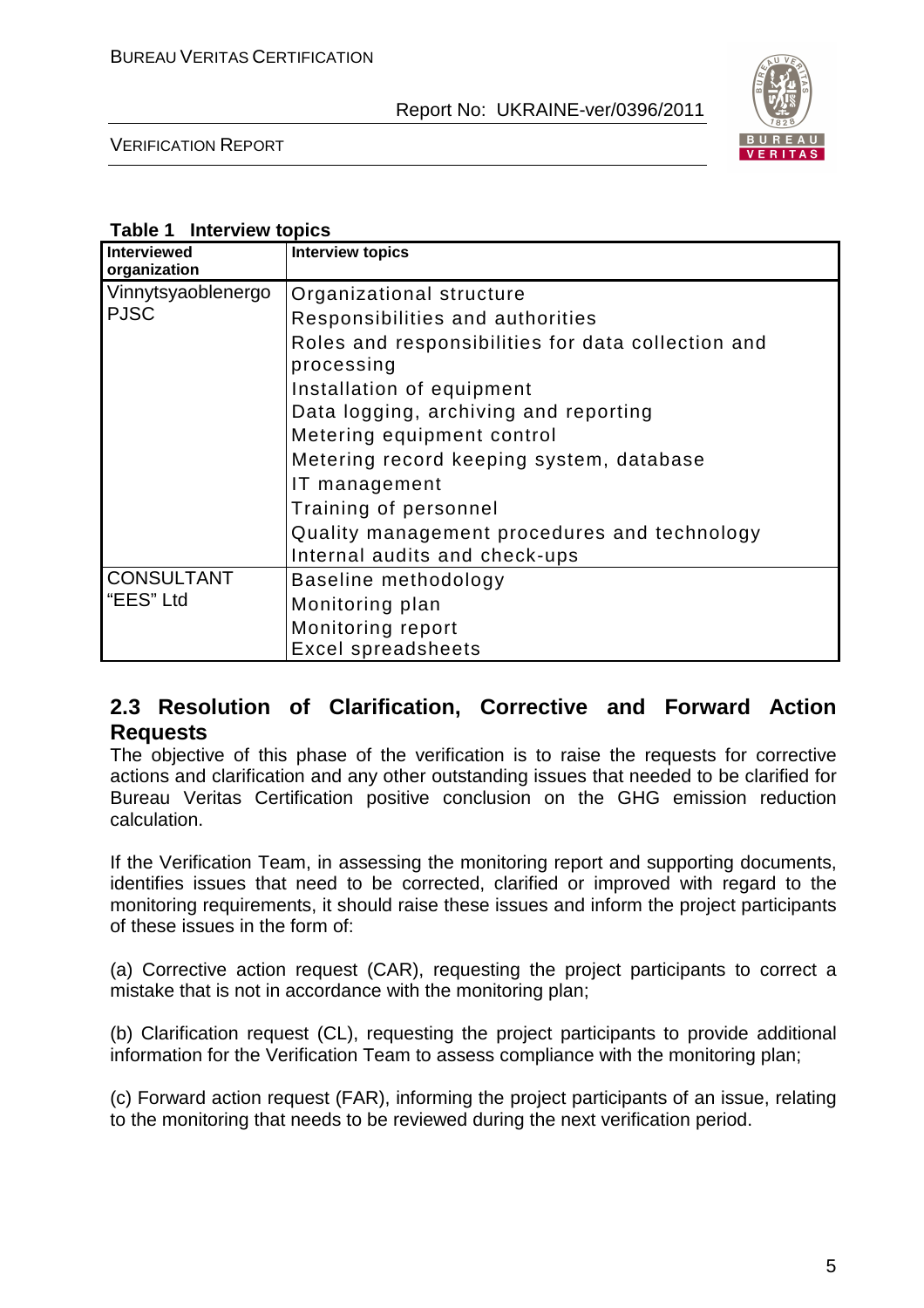

VERIFICATION REPORT

The Verification Team will make an objective assessment as to whether the actions taken by the project participants, if any, satisfactorily resolve the issues raised, if any, and should conclude its findings of the verification.

To guarantee the transparency of the verification process, the concerns raised are documented in more detail in the verification protocol in Appendix A.

## **3 VERIFICATION CONCLUSIONS**

In the following sections, the conclusions of the verification are stated.

The findings from the desk review of the original monitoring documents and the findings from interviews during the follow up visit are described in the Verification Protocol in Appendix A.

The Clarification, Corrective and Forward Action Requests are stated, where applicable, in the following sections and are further documented in the Verification Protocol in Appendix A. The verification of the Project resulted in 6 Corrective Action Requests, 0 Clarification Requests, and 0 Forward Action Requests.

The number between brackets at the end of each section corresponds to the DVM paragraph.

## **3.1 Remaining issues and FARs from previous verifications**

No FARs have been issued from previous verification.

## **3.2 Project approval by Parties involved (90-91)**

The project has been approved by the Host Party (Letter of Approval #3700/23/7 issued by State Environment Investment Agency of Ukraine 21/12/2011) and the Sponsor Party (Letter of approval № DZKiOApek – 350-2/21931/11/ТК issued by the Minister of Environment of Poland dated 16/05/2011)

The abovementioned written approval is unconditional.

## **3.3 Project implementation (92-93)**

The implementation status of the project is described in following table

| Nº | Name of activities                                   | Measurement  <br>unit | 2008      | 2009       | 2010      | 2011        |
|----|------------------------------------------------------|-----------------------|-----------|------------|-----------|-------------|
|    | າ                                                    | 3                     | 5         | 6          |           | 8           |
|    | Replacing PL wire by a wire<br>with a bigger section |                       |           |            |           |             |
|    | To PL-10kV<br>To PL-0,4 kV                           | km<br>km              | 89<br>162 | 125<br>190 | 63<br>266 | 80<br>394,2 |
| 2  | Replacement of overloaded                            | pcs                   | 40        | 38         | 40        | 43          |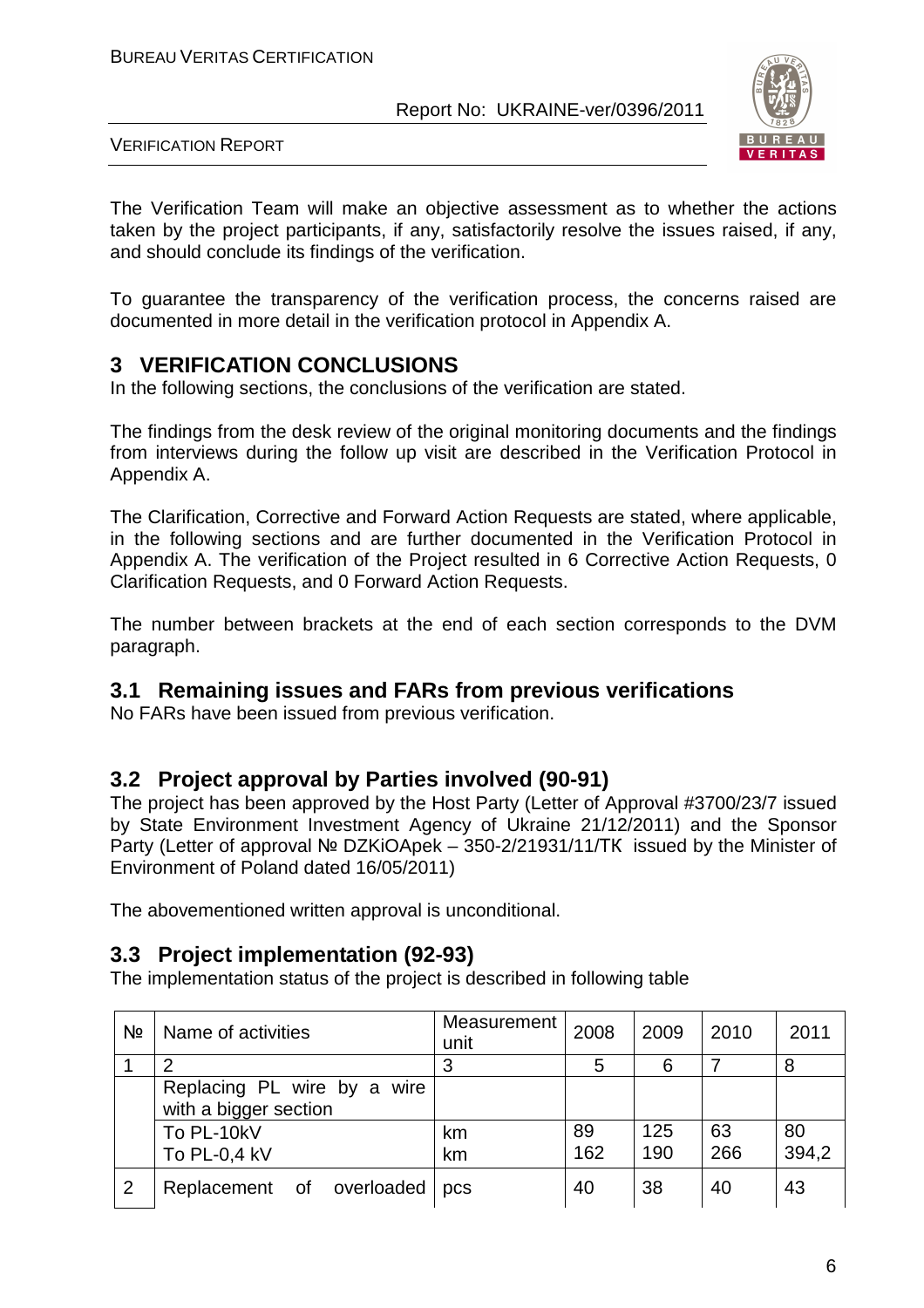

#### VERIFICATION REPORT

|                | installation of additional<br>and<br>power transformers                                             |          |                |               |               |               |
|----------------|-----------------------------------------------------------------------------------------------------|----------|----------------|---------------|---------------|---------------|
| 3              | Construction of PL-10kV;<br><b>PL-0,4 kV</b>                                                        | km<br>km | 30,43<br>145,1 | 11,35<br>15,3 | 9,89<br>92,91 | 22,2<br>162,6 |
| $\overline{4}$ | Replacing the<br>single-phase<br>with<br>meters<br>high<br>accuracy<br>meters                       | pcs      | 58669          | 54460         | 48769         | 48180         |
| 5              | Repair of electric meters                                                                           | pcs      | 25634          | 19715         | 24697         | 30270         |
| 6              | Replacement of steel wires on<br>the PL-0,4kV by wires with<br>biggest section of A and AC<br>grade | km       | 67             |               |               |               |
| $\overline{7}$ | Change of bare wire inputs into<br>isolated wire inputs                                             | pcs      | 19996          | 19511         | 17727         | 21111         |
| 8              | Construction<br>unloading<br>0f<br>substations                                                      | pcs      | 10             | 12            | 23            | 32            |
| 9              | Replacement and installation of<br>meters in front of buildings                                     | pcs      | 19996          | 19511         | 17727         | 21111         |
| 10             | Replacement of worn-out oil<br>switches with vacuum ones                                            | pcs      | 95             | 99            | 76            | 173           |
| 11             | Change of the cable lines 10-<br>$0,4$ kV                                                           | km       | 14,06          | 17,73         | 11,291        | 26,1          |
| 12             | Installation<br>of<br>3<br>-phase<br>multifunctional meters                                         | pcs      | 4768           | 1834          | 3713          | 3387          |
| 13             | Change of inputs of 110kV with<br>rigid insulation                                                  | pcs.     | 9              | 6             | 6             | 3             |
| 14             | Introduction of ASKOE                                                                               |          | 8              | 32            | 19            | 56            |

It was assessed by Bureau Veritas verification team during the site visit that the project has been implemented in accordance with the PDD regarding which the determination has been deemed final.

Project equipment has been installed with minor deviations from the schedule and is fully operational.

CAR01-CAR03 and their resolution/conclusion on project implementation concerning in the APPENDIX A: COMPANY PROJECT VERIFICATION PROTOCOL.

## **3.4 Compliance of the monitoring plan with the monitoring methodology (94-98)**

The monitoring occurred in accordance with the monitoring plan included in the PDD regarding which the determination has been deemed final and is so listed on the UNFCCC JI website.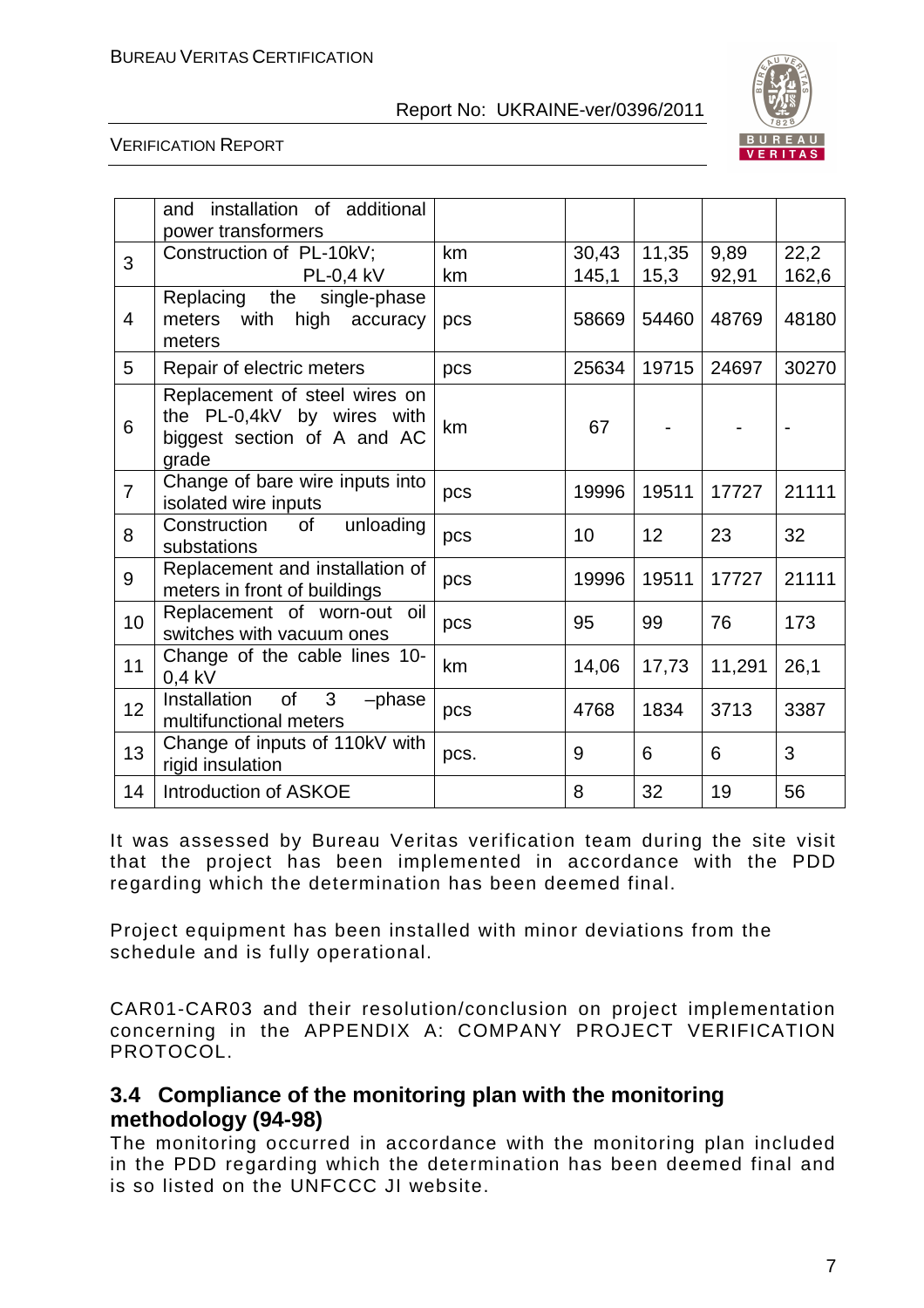

VERIFICATION REPORT

For calculating the emission reductions or enhancements of net removals, key factors, influencing the baseline emissions and the activity level of the project and the emissions as well as risks associated with the project were taken into account.

Key monitoring activities are clearly described in the monitoring report and no deviations from monitoring algorithm were detected. The monitoring points including parameters monitored, monitoring equipment and information concerning its calibration interval are clearly described in the section B of the Monitoring Report and completely corresponds with determined PDD.

Data sources used for calculating emission reductions, such as approved by Ministry of Fuel and Power reporting forms 1B-TPL Power losses, 8111 Electric and heat energy balance and technical-economic calculation, 46 electricity net supply, yearly reports on investment programmes realisation are clearly identified, reliable and transparent.

Emission factor for electric energy transportation are selected by carefully balancing Accuracy and reasonableness, and appropriately justified of the choice. Values of Emission Factor for electric power transportation were accepted in compliance with State Environmental Investment Agency of Ukraine Orders.

The calculation of emission reductions is based on conservative assumptions and the most plausible scenarios in a transparent manner.

CAR04 and its resolution/conclusion applicable to compliance of the monitoring plan with the monitoring methodology concerning in the APPENDIX A: COMPANY PROJECT VERIFICATION PROTOCOL

## **3.5 Revision of monitoring plan (99-100)**

"Not applicable"

## **3.6 Data management (101)**

The detailed data management system has been implemented on "Vinnytsyaoblenergo" PJSC to record and keeps required information. The monitored data flow for each parameter to be monitored is described in the section C.1 of the Monitoring Report. Operational information and reporting department is responsible to monitoring data preparation.

The data and their sources, provided in monitoring report, are clearly identified, reliable and transparent.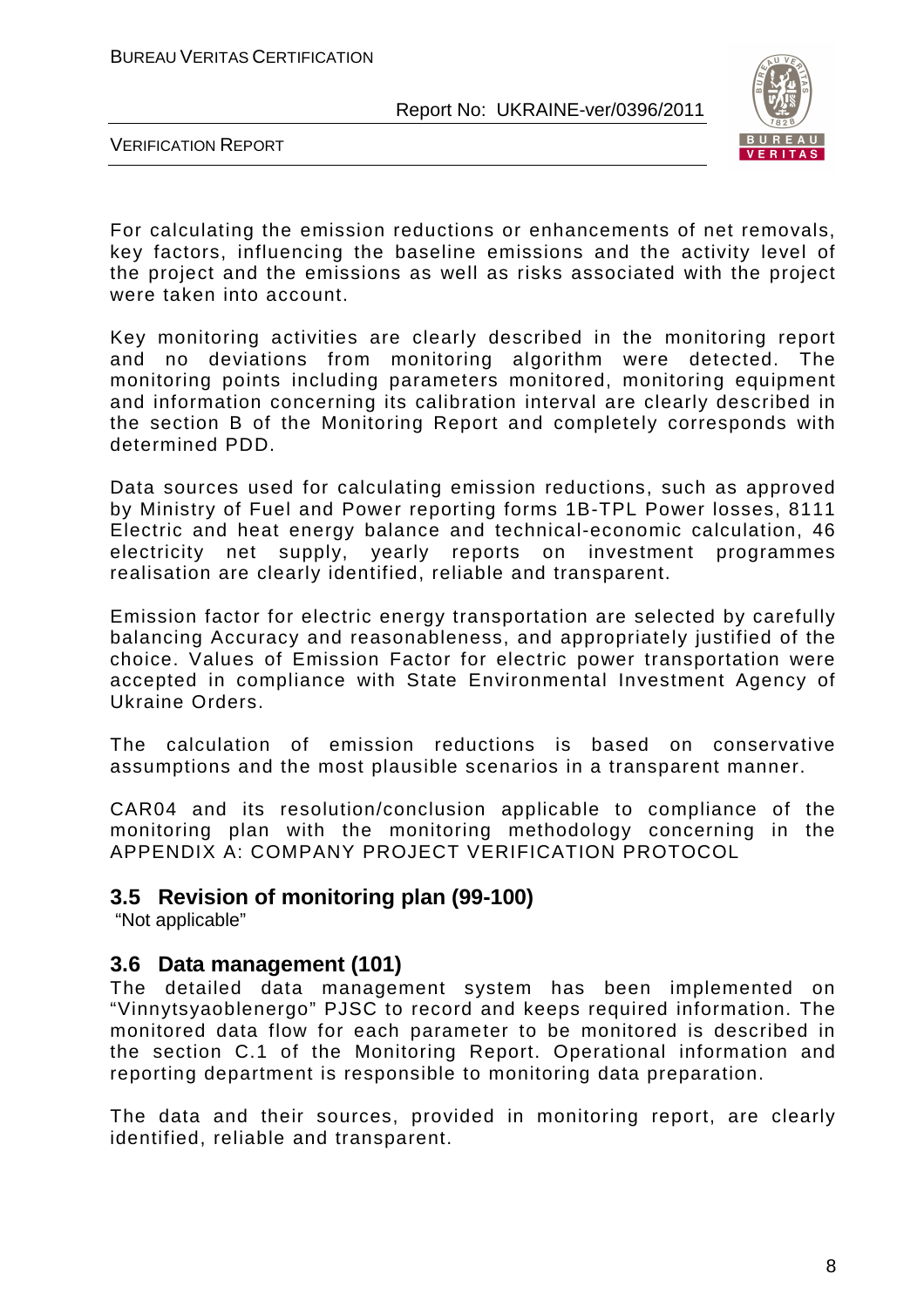

VERIFICATION REPORT

The implementation of data collection procedures is in accordance with the monitoring plan, including the quality control and quality assurance procedures.

The function of the monitoring equipment, including its calibration status, is in order. Metering equipment involved in the project activity are periodically calibrated by State Enterprise "Vinnytsyastandartmetrologiya". Data on electric energy flow are periodically checked by PJSC "Vinnytsyaoblenergo".

The evidence and records used for the monitoring are maintained in a traceable manner.

The data collection and management system for the project is in accordance with the monitoring plan. The data monitored and required for ERUs calculation will be kept during two years after last ERUs transfer.

CAR05, CAR06 and their resolution/conclusion applicable to data management concerning in APPENDIX A: COMPANY PROJECT VERIFICATION PROTOCOL

## **3.7 Verification regarding programmes of activities (102-110)**

"Not applicable"

## **4 VERIFICATION OPINION**

Bureau Veritas Certification has performed the  $2<sup>nd</sup>$  periodic verification of Reduction of Process Losses in Power Lines Vinnytsyaoblenergo PJSC" Project in Vinnytsya city and Vinnytsya Region, Ukraine, which applies JI specific approach. The verification was performed on the basis of UNFCCC criteria and host country criteria and also on the criteria given to provide for consistent project operations, monitoring and reporting.

The verification consisted of the following three phases: i) desk review of the monitoring report against the project design and the baseline and monitoring plan; ii) follow-up interviews with project stakeholders; iii) resolution of outstanding issues and the issuance of the final verification report and opinion.

The management of Vinnytsyaoblenergo PJSC is responsible for the preparation of the GHG emissions data and the reported GHG emissions reductions of the project on the basis set out within the project Monitoring Plan indicated in the final PDD version 3.0. The development and maintenance of records and reporting procedures in accordance with that plan, including the calculation and determination of GHG emission reductions from the project, is the responsibility of the management of the project.

Bureau Veritas Certification verified the Project Monitoring Report version 02 for the reporting period as indicated below. Bureau Veritas Certification confirms that the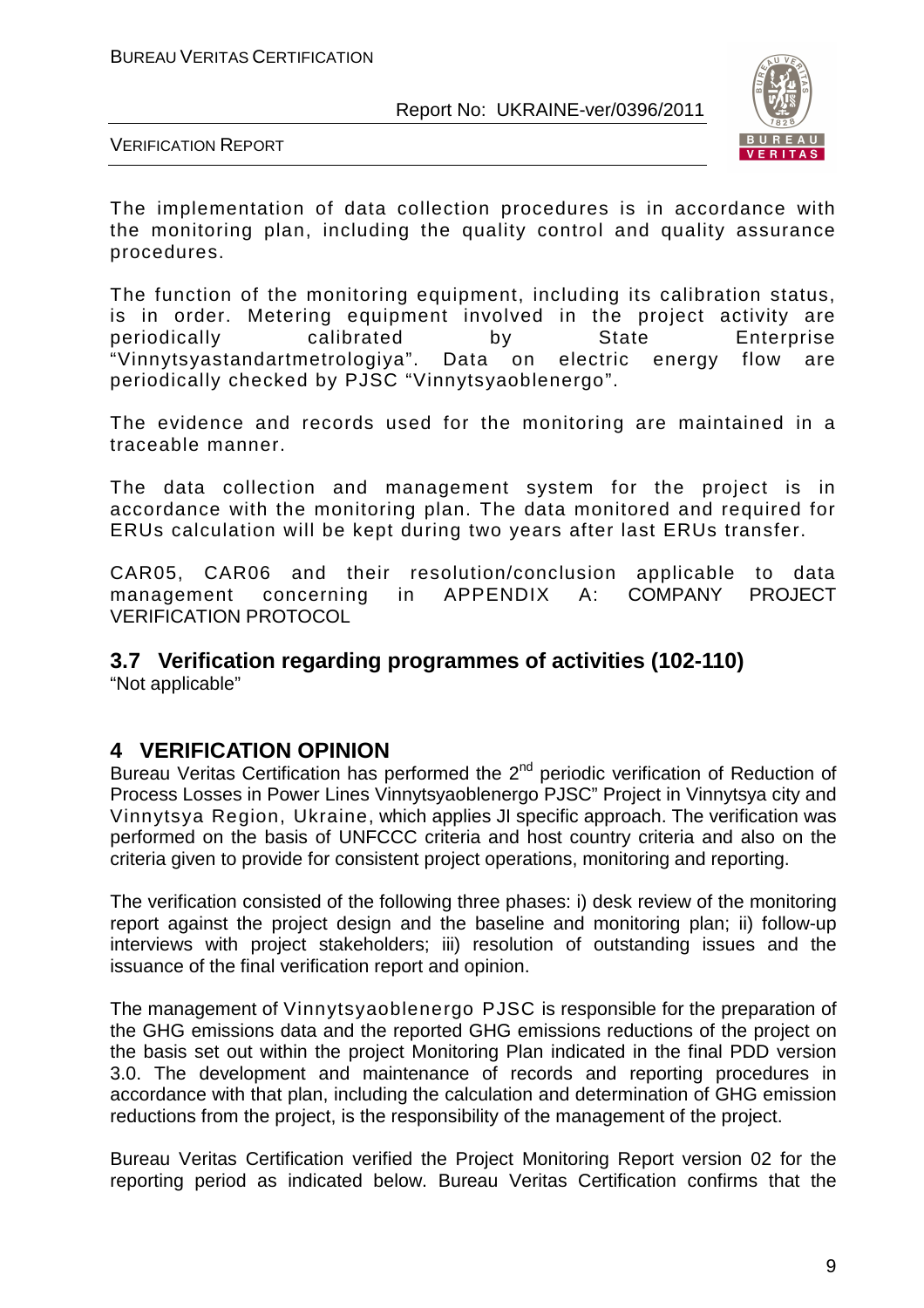

VERIFICATION REPORT

project is implemented as planned and described in approved project design documents. Installed equipment being essential for generating emission reduction runs reliably and is calibrated appropriately. The monitoring system is in place and the project is generating GHG emission reductions.

Bureau Veritas Certification can confirm that the GHG emission reduction is accurately calculated and is free of material errors, omissions, or misstatements. Our opinion relates to the project's GHG emissions and resulting GHG emissions reductions reported and related to the approved project baseline and monitoring, and its associated documents. For ease of calculation of emission reductions in the Excel file «VIN-1BTWE-2008-2011-31-01-2012-Km-ok-KP», all the values with the quotient of one hundred are rounded to integers. Therefore, when summing the values of ERUs, which are listed in Tables № № 5,6 of Monitoring Report there may be minor differences. Based on the information we have seen and evaluated, we confirm, with a reasonable level of assurance, the following statement:

| Reporting period: From 01/01/2008 to 31/12/2011 |          |                           |
|-------------------------------------------------|----------|---------------------------|
| <b>Baseline emissions</b>                       | : 922174 | tonnes of CO2 equivalent. |
| Project emissions                               | : 0      | tonnes of CO2 equivalent. |
| <b>Emission Reductions</b>                      | : 922174 | tonnes of CO2 equivalent. |
| From 01/01/2008 to 31/12/2008                   |          |                           |
| Baseline emissions                              | : 267313 | tonnes of CO2 equivalent. |
| Project emissions                               | : 0      | tonnes of CO2 equivalent. |
| <b>Emission Reductions</b>                      | : 267313 | tonnes of CO2 equivalent  |
| From 01/01/2009 to 31/12/2009                   |          |                           |
| <b>Baseline emissions</b>                       | : 269346 | tonnes of CO2 equivalent. |
| Project emissions                               | : 0      | tonnes of CO2 equivalent. |
| <b>Emission Reductions</b>                      | : 269346 | tonnes of CO2 equivalent  |
| From 01/01/2010 to 31/12/2010                   |          |                           |
| <b>Baseline emissions</b>                       | : 201561 | tonnes of CO2 equivalent. |
| Project emissions                               | : 0      | tonnes of CO2 equivalent. |
| <b>Emission Reductions</b>                      | : 201561 | tonnes of CO2 equivalent  |
| From 01/01/2011 to 31/12/2011                   |          |                           |
| <b>Baseline emissions</b>                       | : 183953 | tonnes of CO2 equivalent. |
| Project emissions                               | : 0      | tonnes of CO2 equivalent. |
| <b>Emission Reductions</b>                      | : 183953 | tonnes of CO2 equivalent  |
|                                                 |          |                           |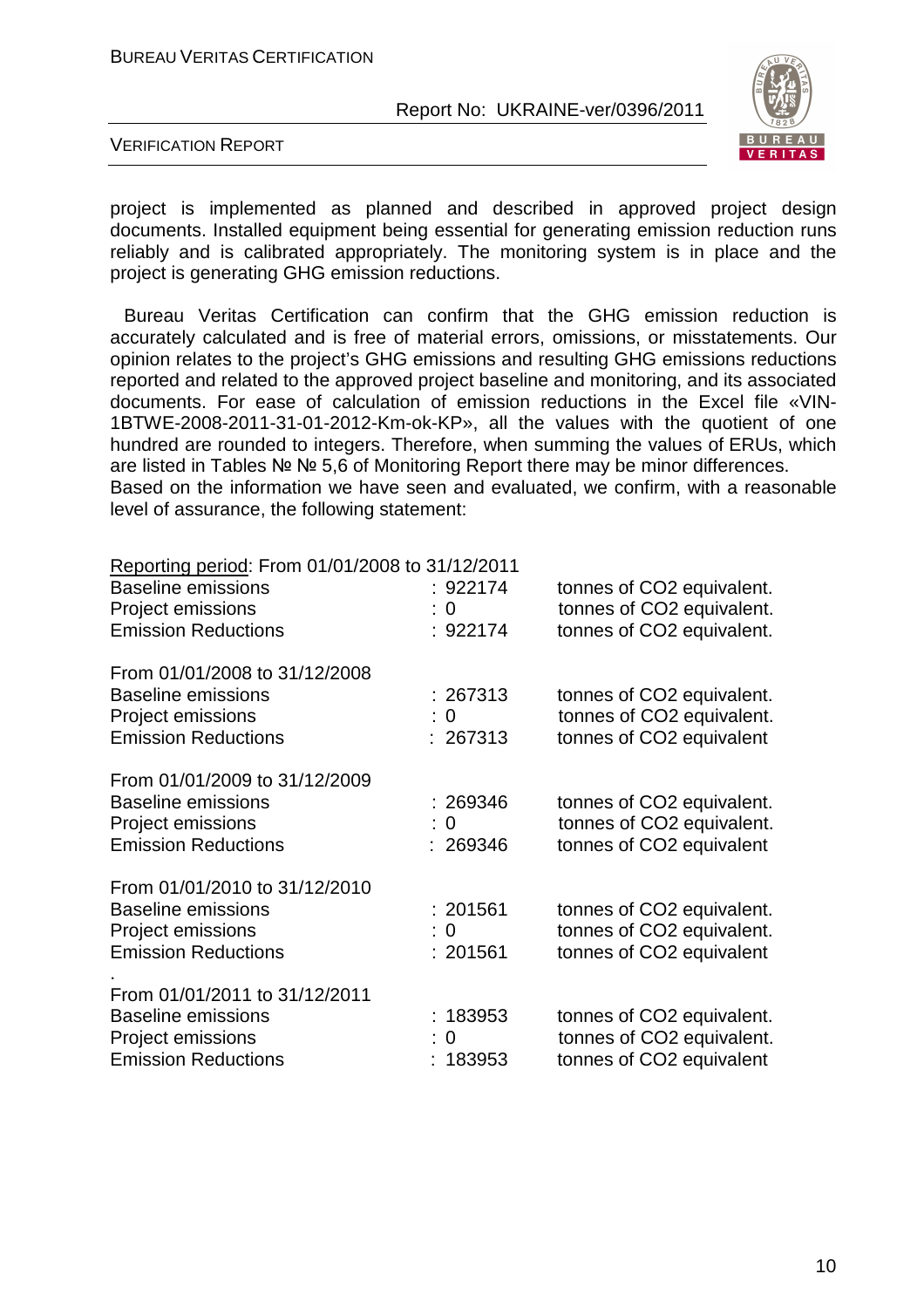

VERIFICATION REPORT

## **5 REFERENCES**

#### **Category 1 Documents:**

Documents provided by Vinnytsyaoblenergo PJSC that relate directly to the GHG components of the project.

- /1/ Project design document "Reduction of Process Losses in Power Lines Vinnytsyaoblenergo PJSC" version 3.0 dated 01/11/2011
- /2/ Monitoring Report "Reduction of Process Losses in Power Lines Vinnytsyaoblenergo PJSC" version 01 dated 29/09/2011
- /3/ Monitoring Report "Reduction of Process Losses in Power Lines Vinnytsyaoblenergo PJSC" version 02 dated 31/01/2012
- /4/ ERUs calculation Excel file "VIN-1BTWE-2008-2011-31-01-2012-Km-ok-KP.xls"
- /5/ Letter of Approval № 3700/23/7, issued by the State Environmental Investment Agency of Ukraine 21/12/2011
- /6/ Letter of Approval № DZKiOApek 350-2/21931/11/ТК issued by the Minister of Environment of Poland dated 16/05/2011

#### **Category 2 Documents:**

Background documents related to the design and/or methodologies employed in the design or other reference documents.

- /1/ Decree of Cabinet of Ministers of Ukraine #206, dated 22/02/2006
- /2/ Joint Implementation Project Design Document Form, version 01
- $/3/$  Guidelines for Users of the Joint Implementation Project Design Document Form/Version 04, JISC.
- $/4/$  JISC Guidance on criteria for baseline setting and monitoring. Version 02.
- $/5/$  "Combined tool to identify the baseline scenario and demonstrate additionality" (Version 03.0.0)
- /6/ Glossary of Joint Implementation Terms, Version 03.
- $/7/$  Decree #43 on approval of indexes of specific carbon dioxide emissions in the year 2010 issued by NEIA dated 28.03.2011.
- $/8/$  Decree #62 on approval of indexes of specific carbon dioxide emissions in the year 2008 issued by NEIA dated 15.04.2011.
- $/9$  Decree #63 on approval of indexes of specific carbon dioxide emissions in the year 2009 issued by NEIA dated 15.04.2011.
- /10/ Decree #75 on approval of indexes of specific carbon dioxide emissions in the year 2011 issued by NEIA dated 12.05.2011.
- /11/ The methodology of technical power losses amount determination, in 150-0,38 kV tension power grids power supply company for the indirect carbon dioxide emissions estimation
- /12/ Agreement No.000557 on conducting of verification (calibration) of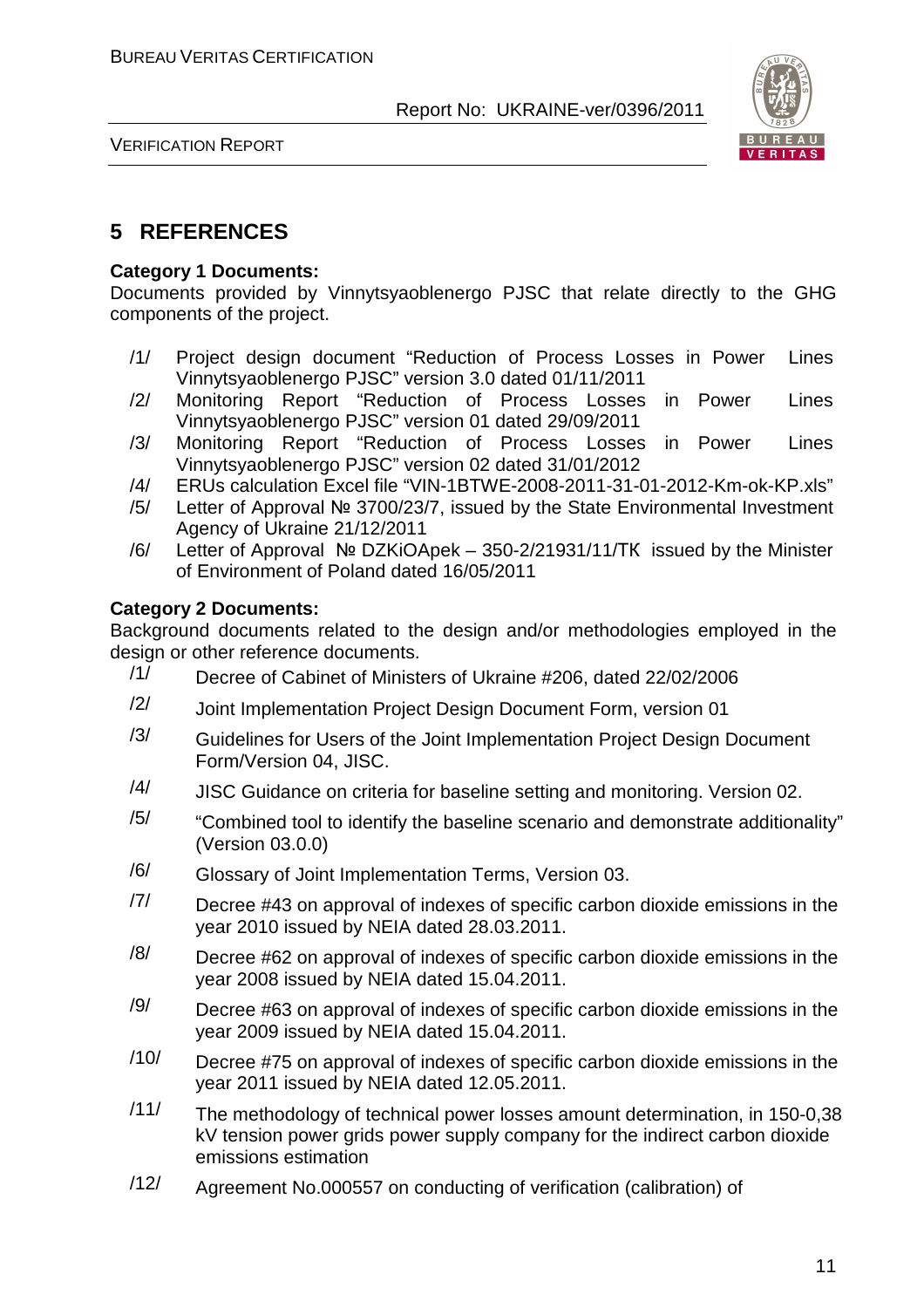

VERIFICATION REPORT

measurement devices dated 14.02.2011

- /13/ Agreement No.11-01-03 on taking, repair, calibration and shipment of measurement devices dated 10.01.2011
- /14/ Agreement No.1500-46 on purchase and sale of electric measurement devices dated 04.01.2011
- /15/ Agreement No.84 on purchase of services of the metrological activities conducting dated 24.02.2011
- /16/ Bill for electric power consumption in 03/2011 for L.Paziyk
- /17/ Block diagram of the organization of PJSC "Vinnytsiaoblenergo" service of merology
- /18/ Certificate for apparatus for testing №230/76 for apparatus for testing of transformer oil УИМ-90 м №809 dated 29.05.2009
- /19/ Certificate №1825 for electrotechnical laboratory ЕТЛ-35кп Ford №915 dated 12.10.2009
- /20/ Certificate №230/02 dated 11.01.2011 for movable high-voltage testing-burning facility "ИПУ-60", Reg.№222
- /21/ Certificate №230/03 for stationary high-voltage facility based on apparatus АИМТИ-60 №11842 with transformers АИМТИ-60 №11842 and НОМ-10-66 У2 №6392 dated 14.01.2009
- /22/ Certificate №230/04 for stationary high-voltage facility based on apparatus АИМТИ-60 №11842 with transformers АИМТИ-60 №11842 and НОМ-10-66 У2 №6392 dated 12.01.2011
- /23/ Certificate №230/10 for high-voltage stationary testing facility АИИ-70 Reg.№2118 dated 10.02.2010
- /24/ Certificate №230/10 for movable facility ИПУ-60 №248 being part of ИПК-10 №248 on motor vehicle ГАЗ-66 №033-46 ВІ, dated 02.02.2011
- /25/ Certificate №230/10 for movable facility ИПУ-60 №519 being part of ИПК-10 №519 on motor vehicle ГАЗ-53 №039-94 ВІ, dated 10.01.2011
- /26/ Certificate №230/104 for stationary testing facility АИИ-70 №1369 with transformers АИИ-70 №1283 and ОСМ 0,1-1УЗ dated 03.08.2009
- /27/ Certificate №230/11 dated 11.02.2010 for movable high-voltage testing-burning facility "ИПУ-60", Reg.№0228 being part of searching set ИПК-10 Reg.№228
- /28/ Certificate №230/119 dated 25.10.2010 for movable high-voltage testingburning facility "ИПУ-60", Reg.№295 on motor vehicle "ГАЗ-66", state number 1665 АВ
- /29/ Certificate №230/120 for high-voltage stationary testing facility АИИ-70 Reg.№2661 dated 25.12.2010
- /30/ Certificate №230/137 for stationary high-voltage facility based on apparatus АИИ-70 №1413 with transformers АИИ-70 №1464 and НОМ6 УХЛ4 №0484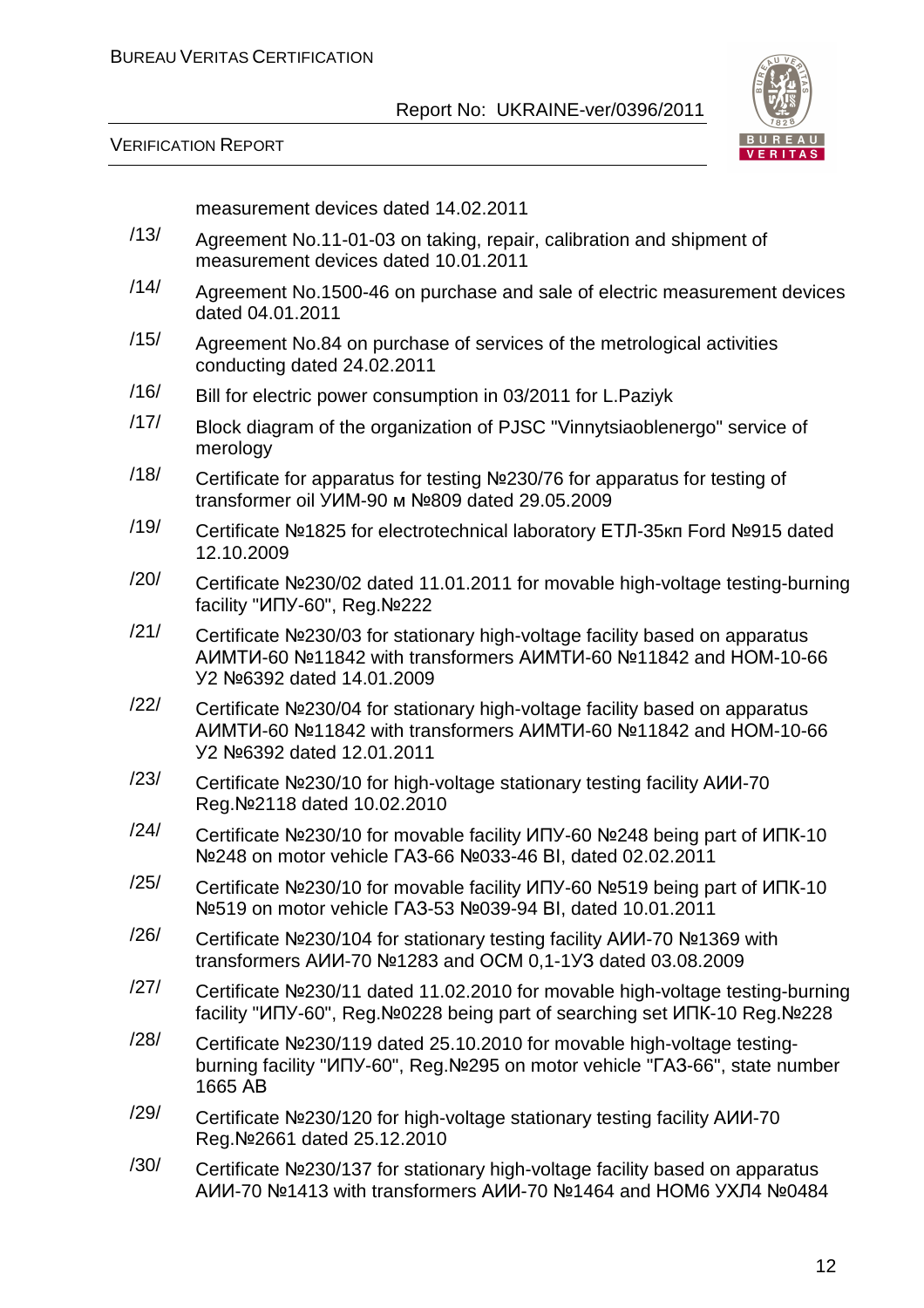



dated 24.11.2010

- /31/ Certificate №230/139 for movable electrotechnic laboratory ЕТЛ-10 on motor vehicle ГАЗ-66, state №03994 ВІ dated 20.12.2010
- /32/ Certificate №230/140 for stationary high-voltage facility based on apparatus АИИ-70 №1413 dated 20.12.2010
- /33/ Certificate №230/192 for diode testing apparatus АИД-70 №558/558, consisting of: control box АИД-70 №558 and box ВН АИД-70 №558 dated 24.12.2009
- /34/ Certificate №230/192 for diode testing apparatus АИД-70 №558/558, consisting of: control box АИД-70 №558 and box ВН АИД-70 №558 dated 24.12.2009
- /35/ Certificate №230/35 for high-voltage stationary testing facility АИИ-70 Reg.№2324 dated 30.03.2010
- /36/ Certificate №230/41 dated 07.04.2010 for movable high-voltage testing-burning facility "ИПУ-60", Reg.№0449 being part of searching complex ИПК-10 Reg.№289 on motor vehicle ГАЗ-66, state number №04350 ВІ
- /37/ Certificate №230/47 for high-voltage stationary testing facility АИИ-70 Reg.№1435 working place №2 dated 05.05.2010
- /38/ Certificate №230/5 for high-voltage stationary testing facility for testing the protection devices "ЕЛЗЗ-50", accounted №001 dated 23.06.2010
- /39/ Certificate №230/5 for stationary high-voltage testing facility ЕВС-60, Reg.№9680 dated 13.01.2010
- /40/ Certificate №230/52 for stationary testing facility АМИ-70 №5910 dated 22.04.2009
- /41/ Certificate №230/53 dated 13.05.2010 for movable facility "ИПУ-60" №436 on motor vehicle "ГАЗ-66", state number 00861 ВІ
- /42/ Certificate №230/57 dated 18.06.2010 for movable high-voltage testing-burning facility "ИПУ-60", Reg.№293 being part of searching complex ИПК-10 Reg.№0293 on motor vehicle ГАЗ-66, state №04391 ВІ
- /43/ Certificate №230/59 for movable electrotechnical laboratory ЕТЛ-10 on motor vehicle ГАЗ-53, state №06118 ВІ dated 24.06.2010
- /44/ Certificate №230/60 for movable electrotechnical laboratory ЕТЛ-10 "Seba Dynatronic" on motor vehicle "Mersedes 308", state №06119 ВІ dated 24.06.2010
- /45/ Certificate №230/60 for movable electrotechnical laboratory ЕТЛ-10 №820 on motor vehicle Газель, state №АВ 10-47 ВА dated 24.06.2010
- /46/ Certificate №230/62 dated 01.07.2010 for movable high-voltage testing-burning facility "ИПУ-60", Reg.№292 being part of testing-searching set "ИПК-10", Reg.№292 on motor vehicle "ГАЗ-66", state number 03616 ВІ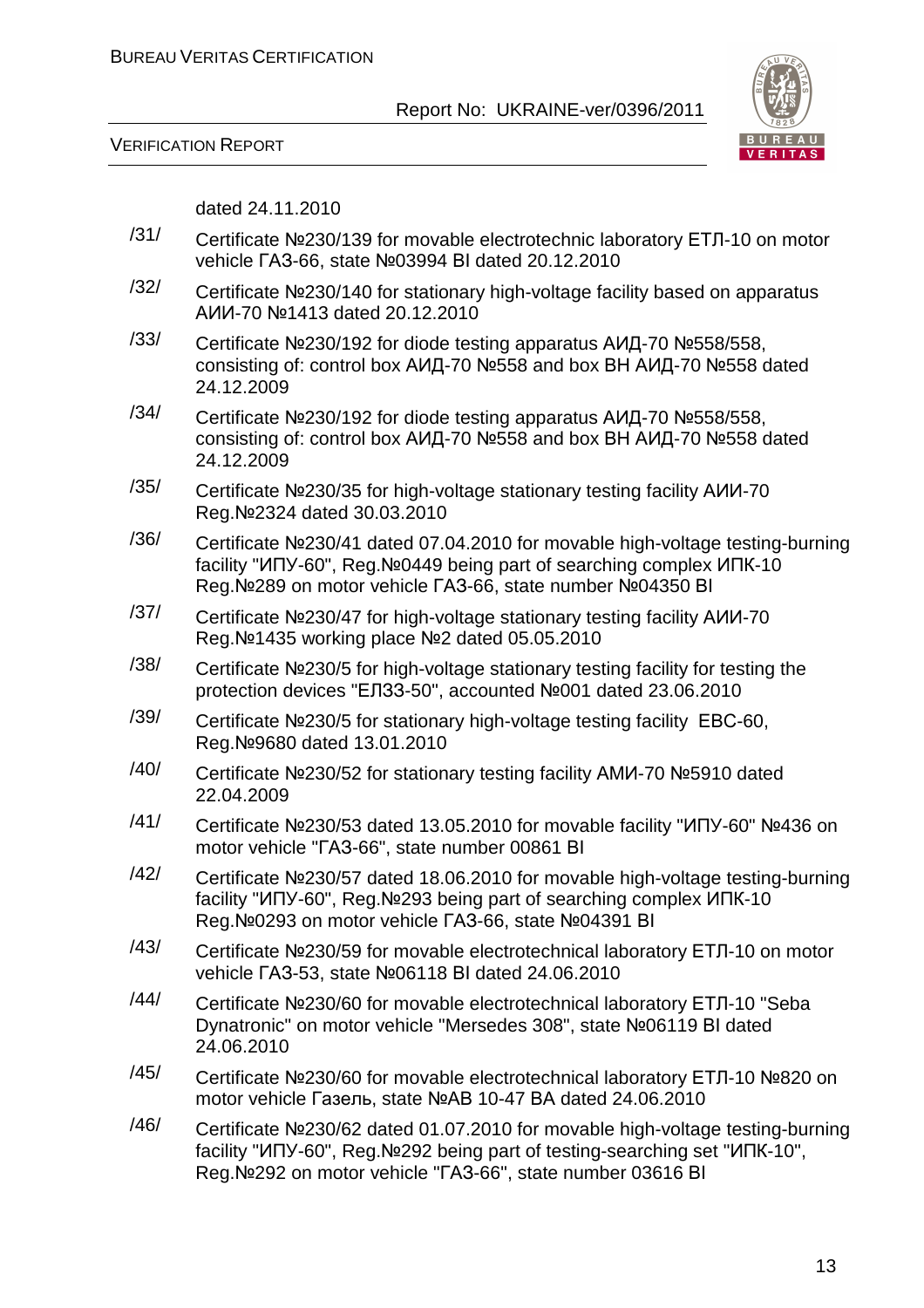

VERIFICATION REPORT

| /47/ | Certificate Nº230/65 for movable electrotechnic laboratory ETJ-10 Nº127 on<br>motor vehicle FA3-66, state NºAB 5265 AB dated 16.06.2010                                                                                         |
|------|---------------------------------------------------------------------------------------------------------------------------------------------------------------------------------------------------------------------------------|
| /48/ | Certificate Nº230/66 for movable electrotechnic laboratory ETJ-10-02M on<br>motor vehicle YA3-3741, state №10251 BT dated 16.06.2010                                                                                            |
| /49/ | Certificate №230/67 for movable electrotechnic laboratory ЕТЛ-35-02М №22<br>on motor vehicle FA3-66, state NºNºAB 5263 AB dated 16.06.2010                                                                                      |
| /50/ | Certificate Nº230/68 for movable electrotechnic laboratory ETJI-35-02M Nº127<br>on motor vehicle FA3-66, state NºAB 2345 AB dated 16.06.2010                                                                                    |
| /51/ | Certificate Nº230/69 for movable facility ИПУ-60 №353 being the part of ИПК-<br>10 Nº353 on motor vehicle FA3-66, n/n, dated 16.06.2010                                                                                         |
| /52/ | Certificate Nº230/72 dated 07.07.2010 for movable high-voltage testing-burning<br>facility "ИПУ-10", Reg. №504 being part of testing-searching set "ИПК-10",<br>Reg. Nº504 in motor vehicle "YA3-3962", state number AB 3212 BB |
| /53/ | Certificate Nº230/77 for stationary testing facility AИИ-70 Reg. Nº2767 dated<br>13.07.2010                                                                                                                                     |
| /54/ | Certificate Nº230/88 for high-voltage stationary testing facility based on<br>apparatus AИД-70У2 Reg. №10298/340 dated 22.06.2009                                                                                               |
| /55/ | Certificate Nº230/91 for stationary testing facility AИИ-70 №8121 with<br>transformer AVM-70M Nº1291 dated 06.07.2009                                                                                                           |
| /56/ | Certificate Nº230/94 for stationary testing facility AИИ-70 №6236 with<br>transformers AИИ-70 Nº8482 and OCM 1-0,4УЗ dated 08.07.2009                                                                                           |
| /57/ | Certificate NºETJ 108/11 for device of demand for automats YΠA-10M<br>Reg. Nº 030311 dated 16.03.2011                                                                                                                           |
| /58/ | Certificate of attestation Nº <sub>IV</sub> -0002/09 of electric metering laboratory of SU<br>"Current network of Yampil" of OJSC "SC Vinnytsiaoblenergo" dated<br>15.01.2009                                                   |
| /59/ | Certificate of attestation Nº <sub>N</sub> y-0027/09 of electric metering laboratory of Sutyn<br>workshop of transformers repair of SU "Vinnytsiaenergonaladka" of OJSC "SC<br>Vinnytsiaoblenergo" dated 25.03.2009             |
| /60/ | Certificate of attestation Nº <sub>IV</sub> -0030/09 of electric metering laboratory of SU<br>"Current network of Kalynivka" of OJSC "SC Vinnytsiaoblenergo" dated<br>26.03.2009                                                |
| /61/ | Certificate of attestation Nº <sub>IV</sub> -0031/10 of electric metering laboratory of SU<br>"Current network of Orativ" of OJSC "SC Vinnytsiaoblenergo" dated 12.03.2010                                                      |
| /62/ | Certificate of attestation Nº <sub>IV</sub> -0036/08 of electric metering laboratory of SU<br>"Current network of Tomashpil" of OJSC "SC Vinnytsiaoblenergo" dated<br>26.03.2008                                                |
| /63/ | Certificate of attestation Nº <sub>IV</sub> -0036/10 of electric metering laboratory of SU<br>"Current network of Mogylev-Podilskyy" of OJSC "SC Vinnytsiaoblenergo"                                                            |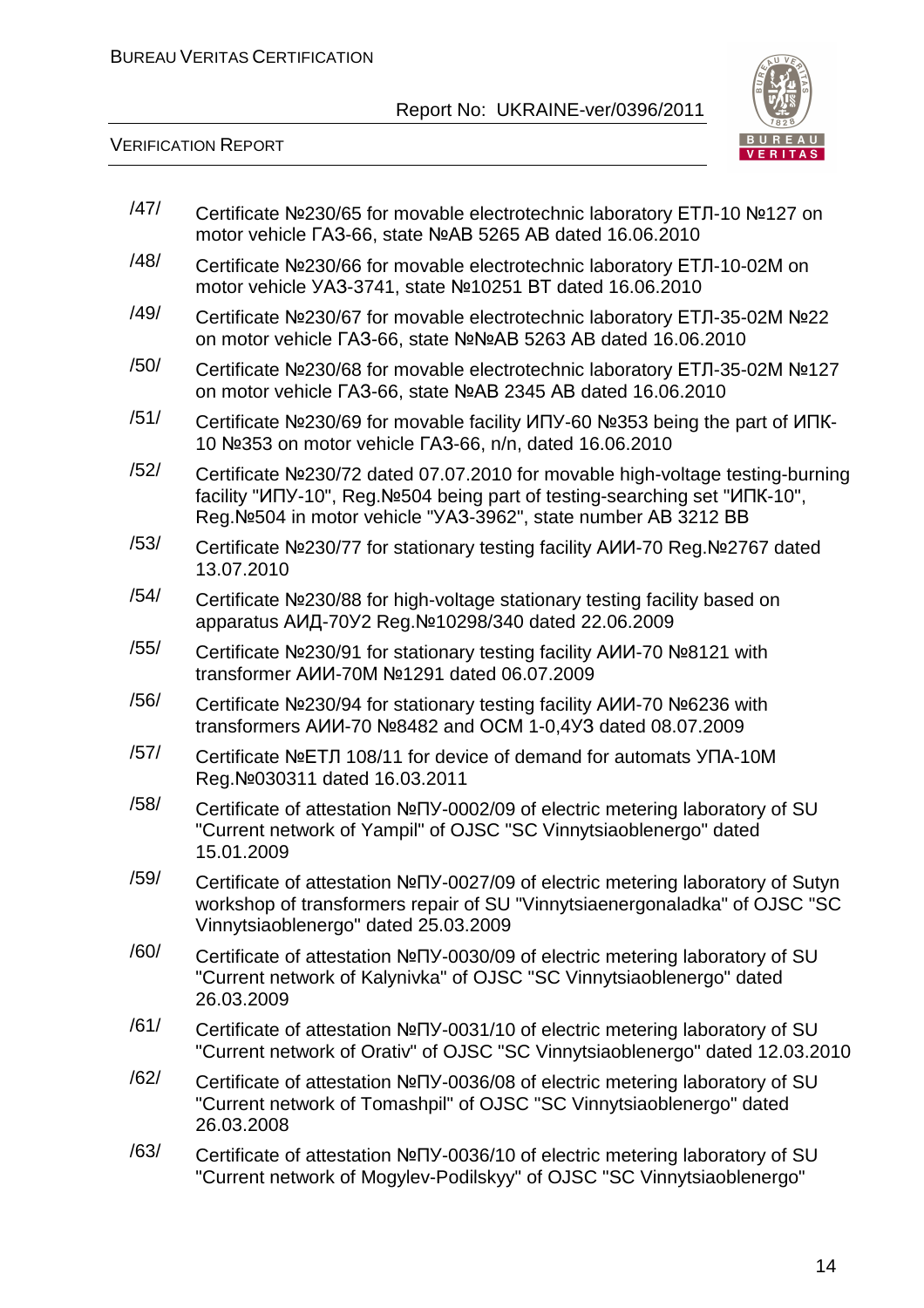

#### VERIFICATION REPORT

dated 22.03.2010

- /64/ Certificate of attestation №ПУ-0040/10 of electric metering laboratory of SU "Current network of Tulchynka" of OJSC "SC Vinnytsiaoblenergo" dated 31.03.2010
- /65/ Certificate of attestation №ПУ-0043/11 of electric metering laboratory of SU "Current network of Illintsi" of OJSC "SC Vinnytsiaoblenergo" dated 23.03.2011
- /66/ Certificate of attestation №ПУ-0045/09 of electric metering laboratory of SU "Current network of Pogrebysche" of OJSC "SC Vinnytsiaoblenergo" dated 15.04.2009
- /67/ Certificate of attestation №ПУ-0046/11 of electric metering laboratory of SU "Bar current network" of PJSC "Vinnytsiaoblenergo" dated 25.11.2011
- /68/ Certificate of attestation №ПУ-0053/08 of electric metering laboratory of SU "Current network of Lityn" of OJSC "SC Vinnytsiaoblenergo" dated 12.05.2008
- /69/ Certificate of attestation №ПУ-0054/08 of electric metering laboratory SU "Current network of Zhmerynka" of OJSC "SC Vinnytsiaoblenergo" dated 16.05.2008
- /70/ Certificate of attestation №ПУ-0055/07 of electric metering laboratory of SU "Current network of Shargorod" of OJSC "SC Vinnytsiaoblenergo" dated 12.07.2007
- /71/ Certificate of attestation №ПУ-0077/08 of electric metering laboratory of SU "Current network of Nemyriv" of OJSC "SC Vinnytsiaoblenergo" dated 25.06.2008
- /72/ Certificate of attestation №ПУ-0095/09 of electric metering laboratory of SU "Current network of Pischanka" of OJSC "SC Vinnytsiaoblenergo" dated 06.07.2009
- /73/ Certificate of attestation №ПУ-0097/10 of electric metering laboratory of SU "Current network of Khmilnyk" of OJSC "SC Vinnytsiaoblenergo" dated 24.06.2010
- /74/ Certificate of attestation №ПУ-0111/09 of electric metering laboratory of SU "Vinnytsia high-voltage current network" of OJSC "SC Vinnytsiaoblenergo" dated 22.07.2009
- /75/ Certificate of attestation №ПУ-0116/08 of electric metering laboratory of SU "Current network of Kryzhopil" of OJSC "SC Vinnytsiaoblenergo" dated 27.08.2008
- /76/ Certificate of attestation №ПУ-0131/08 of electric metering laboratory of SU "Current network of Tyvrivsk" of OJSC "SC Vinnytsiaoblenergo" dated 05.08.2008
- /77/ Certificate of attestation №ПУ-0131/10 of electric metering laboratory of metrology service of OJSC "SC Vinnytsiaoblenergo"
- /78/ Certificate of attestation №ПУ-0135/09 of electric metering laboratory of SU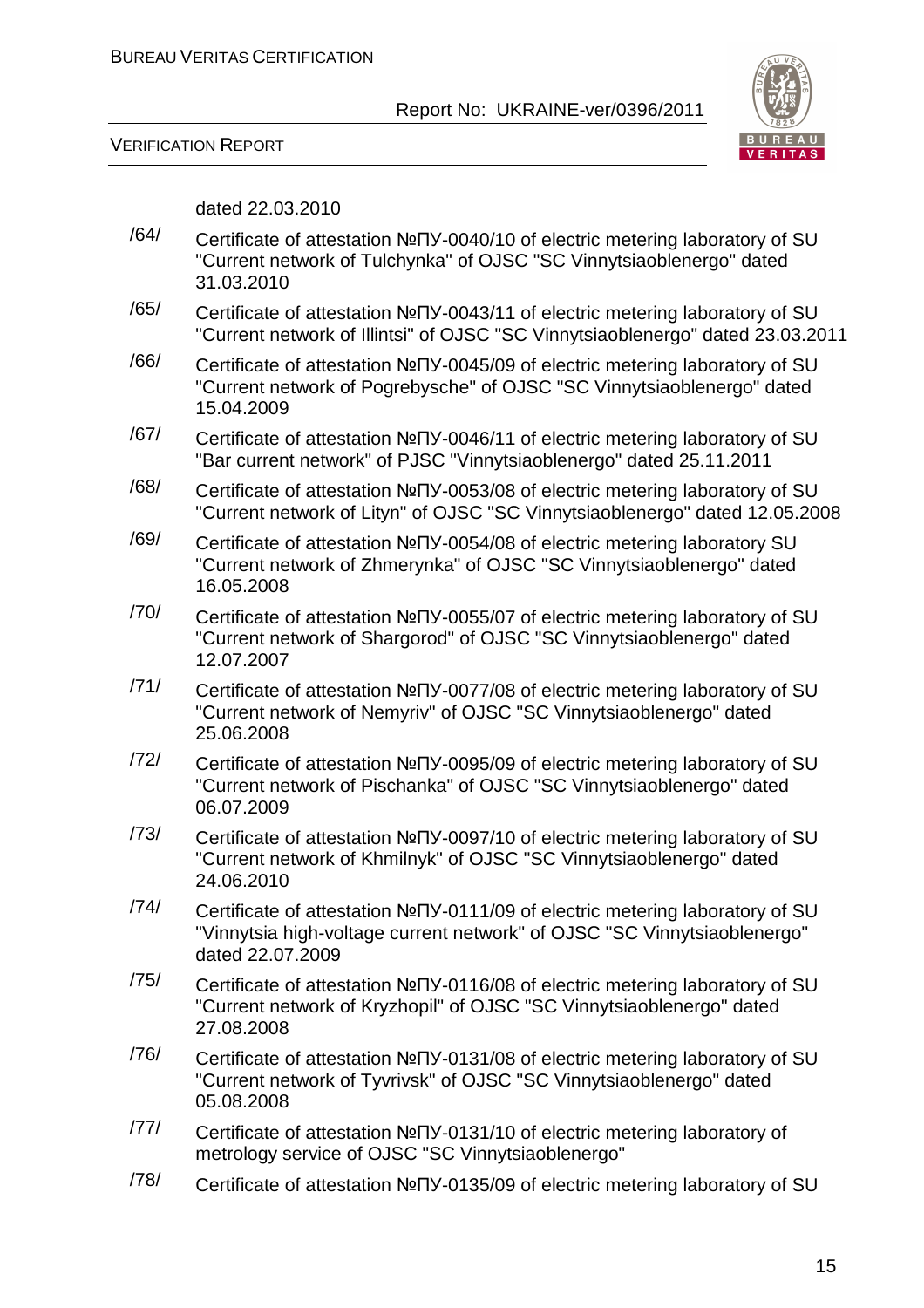

VERIFICATION REPORT

"Current network of Chechelnyk" of OJSC "SC Vinnytsiaoblenergo" dated 07.09.2009

- /79/ Certificate of attestation №ПУ-0136/09 of electric metering laboratory of SU "Current network of Lypovets" of OJSC "SC Vinnytsiaoblenergo" dated 07.09.2009
- /80/ Certificate of attestation №ПУ-0141/10 of electric metering laboratory of SU "Current network of Trostianets" OJSC "SC Vinnytsiaoblenergo" dated 31.08.2010
- /81/ Certificate of attestation №ПУ-0151/10 of electric metering laboratory of SU "Current network of Shargorod" of OJSC "SC Vinnytsiaoblenergo" dated 06.09.2010
- /82/ Certificate of attestation №ПУ-0177/09 of electric metering laboratory of SU "Сurrent network of Murovani Kurylivtsi" of OJSC "SC Vinnytsiaoblenergo" dated 26.10.2009
- /83/ Certificate of attestation №ПУ-0205/09 of electric metering laboratory of SU "Current network of Chernivtsi" of OJSC "SC Vinnytsiaoblenergo" dated 15.12.2009
- /84/ Certificate of attestation №ПУ-0216/10 of electric metering laboratory of SU "Gaisyn current network" of PJSC "Vinnytsiaoblenergo" dated 22.11.2010
- /85/ Certificate of attestation №ПУ-0237/09 of electric metering laboratory of SU "Current network of Teplyk" of OJSC "SC Vinnytsiaoblenergo" dated 21.12.2010
- /86/ Certificate of state metrological certification №05-0397 Dry-block calibrator of temperature EVM DB 350, Reg.№ТС210102010 dated 03.11.2010
- /87/ Certificate of state metrological certification №29-0332 dated 17.02.2009 Tension transformer НОМ(э)-6/10 Reg.№002
- /88/ Certificate of state metrological certification №29-0333 Tension transformer НОМ(э)-6/10 Reg.№801 dated 17.02.2009
- /89/ Certificate series А №005209 of measurement devices type approval №UA-MI/1-1078-2009 dated 3.02.2009
- /90/ Certificate series А №005210 of measurement devices type approval №UA-MI/1-1468-2009 dated 3.02.2009
- /91/ Certificate series А №005710 of measurement devices type approval №UA-MI/1-2495-2010 dated 27.01.2010
- $/92/$  Certificate series B Nº005134 of conformity of measurement devices to the approved type №UA-MI/2-2773-2009 dated 3.02.2009
- /93/ Certificate series В №005222 of conformity of measurement devices to the approved type №UA-MI/2-2832-2009 dated 23.03.2009
- /94/ Certificate series В №005661 of conformity of measurement devices to the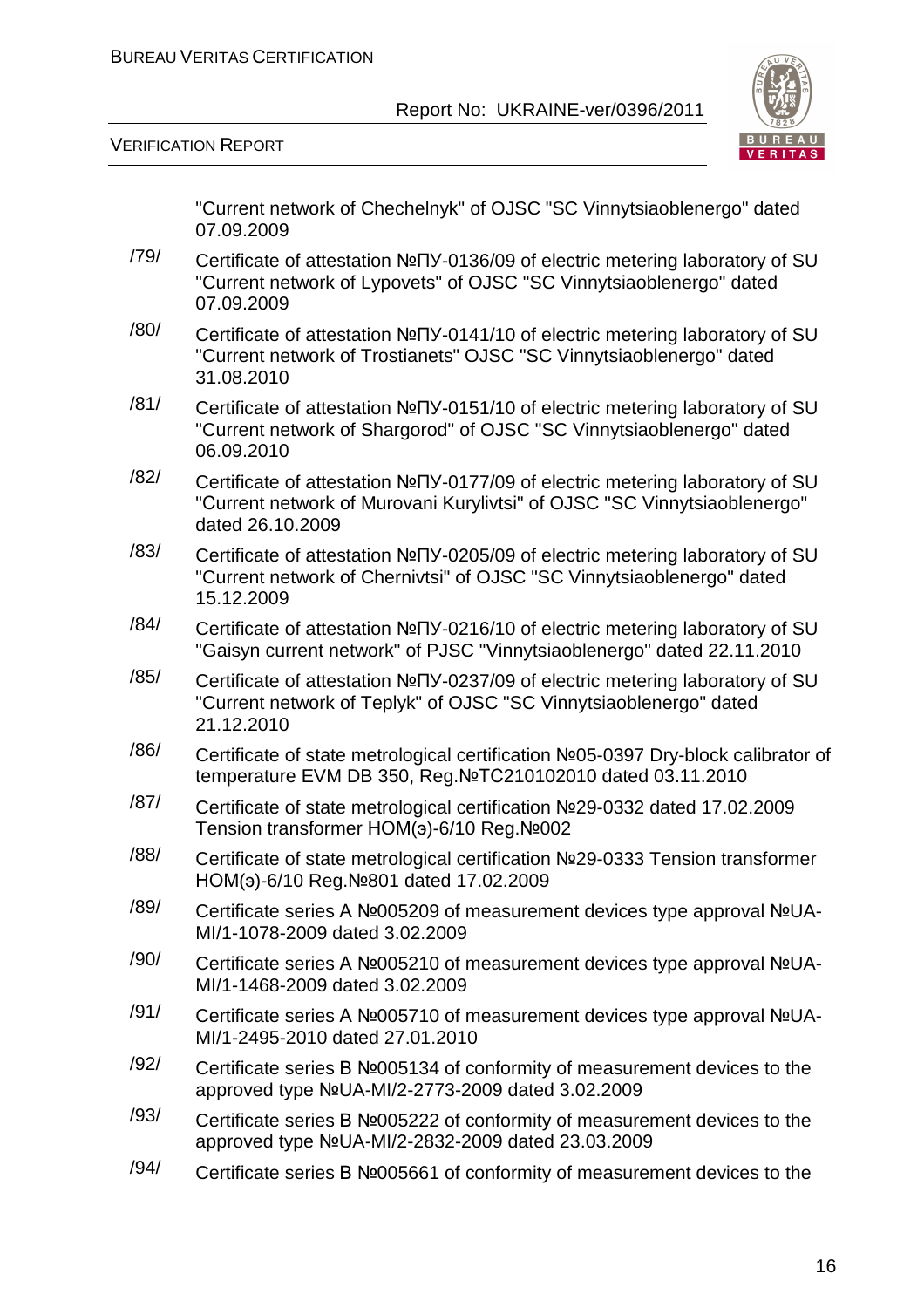

VERIFICATION REPORT

approved type №UA-MI/2-3156-2010 dated 27.01.2010

- /95/ Certificate А004529 of approval of measurement devices type № UA-MI/1- 1475-2007 dated 5.09.2007
- /96/ Certificate А005209 of approval of measurement devices type № UA-MI/1- 1078-2009 dated 3.02.2009
- /97/ Certificate А005210 of approval of measurement devices type № UA-MI/1- 1468-2009 dated 3.02.2009
- /98/ Certificate А005501 of approval of measurement devices type № UA-MI/1- 2495-2009 dated 6.09.2009
- /99/ Certificate А01№644170 of state registration of juricial person PJSC "Vinnytsiaoblenergo" dated 05.03.2011
- /100/ Dynamics of payment of OJSC "SC Vinnytsiaoblenergo" for the bought electric power from SC "Energorynok"
- /101/ Electricity balance structure and TEE for transfer in electricity supply networks 154-0,38 kV of OJSC "SC Vinnytsiaoblenergo" for 2002
- /102/ Electricity balance structure and TEE for transfer in electricity supply networks 154-0,38 kV of OJSC "SC Vinnytsiaoblenergo" for 2003
- /103/ Electricity balance structure and TEE for transfer in electricity supply networks 154-0,38 kV of OJSC "SC Vinnytsiaoblenergo" for 2004
- /104/ Electricity balance structure and TEE for transfer in electricity supply networks 154-0,38 kV of OJSC "SC Vinnytsiaoblenergo" for 2005
- /105/ Electricity balance structure and TEE for transfer in electricity supply networks 154-0,38 kV of OJSC "SC Vinnytsiaoblenergo" for 2006
- /106/ Electricity balance structure and TEE for transfer in electricity supply networks 154-0,38 kV of OJSC "SC Vinnytsiaoblenergo" for 2007
- /107/ Electricity balance structure and TEE for transfer in electricity supply networks 154-0,38 kV of OJSC "SC Vinnytsiaoblenergo" for 2008
- /108/ Electricity balance structure and TEE for transfer in electricity supply networks 154-0,38 kV of OJSC "SC Vinnytsiaoblenergo" for 2009
- /109/ Electricity balance structure and TEE for transfer in electricity supply networks 154-0,38 kV of OJSC "SC Vinnytsiaoblenergo" for 2010
- /110/ Electricity balance structure and TEE for transfer in electricity supply networks 154-0,38 kV of OJSC "SC Vinnytsiaoblenergo" for April 2009
- /111/ Electricity balance structure and TEE for transfer in electricity supply networks 154-0,38 kV of OJSC "SC Vinnytsiaoblenergo" for April 2010
- /112/ Electricity balance structure and TEE for transfer in electricity supply networks 154-0,38 kV of OJSC "SC Vinnytsiaoblenergo" for August 2009
- /113/ Electricity balance structure and TEE for transfer in electricity supply networks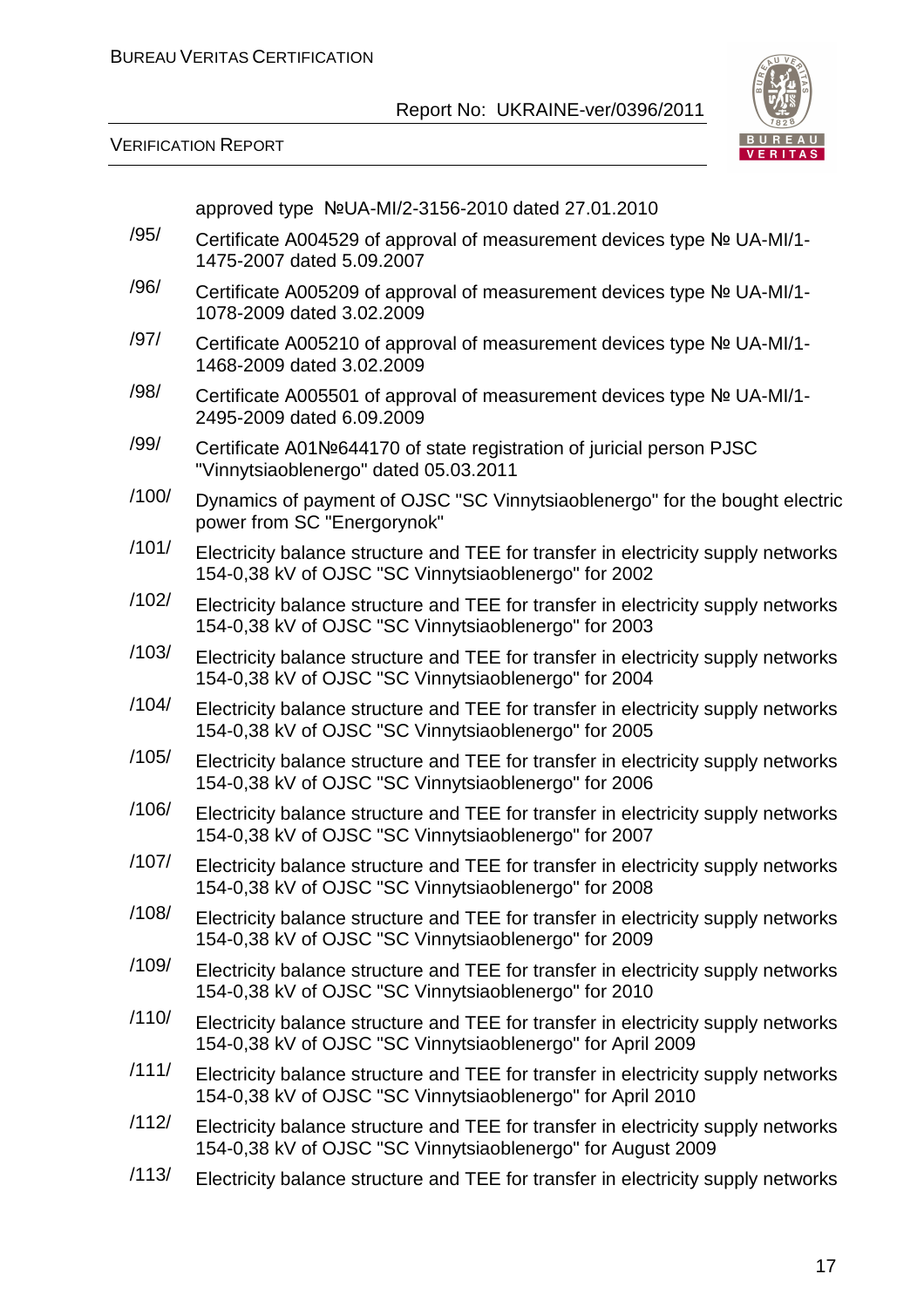

VERIFICATION REPORT

154-0,38 kV of OJSC "SC Vinnytsiaoblenergo" for August 2010

- /114/ Electricity balance structure and TEE for transfer in electricity supply networks 154-0,38 kV of OJSC "SC Vinnytsiaoblenergo" for December 2009
- /115/ Electricity balance structure and TEE for transfer in electricity supply networks 154-0,38 kV of OJSC "SC Vinnytsiaoblenergo" for December 2010
- /116/ Electricity balance structure and TEE for transfer in electricity supply networks 154-0,38 kV of OJSC "SC Vinnytsiaoblenergo" for Fabruary 2009
- /117/ Electricity balance structure and TEE for transfer in electricity supply networks 154-0,38 kV of OJSC "SC Vinnytsiaoblenergo" for Fabruary 2010
- /118/ Electricity balance structure and TEE for transfer in electricity supply networks 154-0,38 kV of OJSC "SC Vinnytsiaoblenergo" for January 2009
- /119/ Electricity balance structure and TEE for transfer in electricity supply networks 154-0,38 kV of OJSC "SC Vinnytsiaoblenergo" for January 2010
- /120/ Electricity balance structure and TEE for transfer in electricity supply networks 154-0,38 kV of OJSC "SC Vinnytsiaoblenergo" for July 2009
- /121/ Electricity balance structure and TEE for transfer in electricity supply networks 154-0,38 kV of OJSC "SC Vinnytsiaoblenergo" for July 2010
- /122/ Electricity balance structure and TEE for transfer in electricity supply networks 154-0,38 kV of OJSC "SC Vinnytsiaoblenergo" for June 2009
- /123/ Electricity balance structure and TEE for transfer in electricity supply networks 154-0,38 kV of OJSC "SC Vinnytsiaoblenergo" for June 2010
- /124/ Electricity balance structure and TEE for transfer in electricity supply networks 154-0,38 kV of OJSC "SC Vinnytsiaoblenergo" for March 2009
- /125/ Electricity balance structure and TEE for transfer in electricity supply networks 154-0,38 kV of OJSC "SC Vinnytsiaoblenergo" for March 2010
- /126/ Electricity balance structure and TEE for transfer in electricity supply networks 154-0,38 kV of OJSC "SC Vinnytsiaoblenergo" for May 2009
- /127/ Electricity balance structure and TEE for transfer in electricity supply networks 154-0,38 kV of OJSC "SC Vinnytsiaoblenergo" for May 2010
- /128/ Electricity balance structure and TEE for transfer in electricity supply networks 154-0,38 kV of OJSC "SC Vinnytsiaoblenergo" for November 2009
- /129/ Electricity balance structure and TEE for transfer in electricity supply networks 154-0,38 kV of OJSC "SC Vinnytsiaoblenergo" for November 2010
- /130/ Electricity balance structure and TEE for transfer in electricity supply networks 154-0,38 kV of OJSC "SC Vinnytsiaoblenergo" for October 2009
- /131/ Electricity balance structure and TEE for transfer in electricity supply networks 154-0,38 kV of OJSC "SC Vinnytsiaoblenergo" for October 2010
- /132/ Electricity balance structure and TEE for transfer in electricity supply networks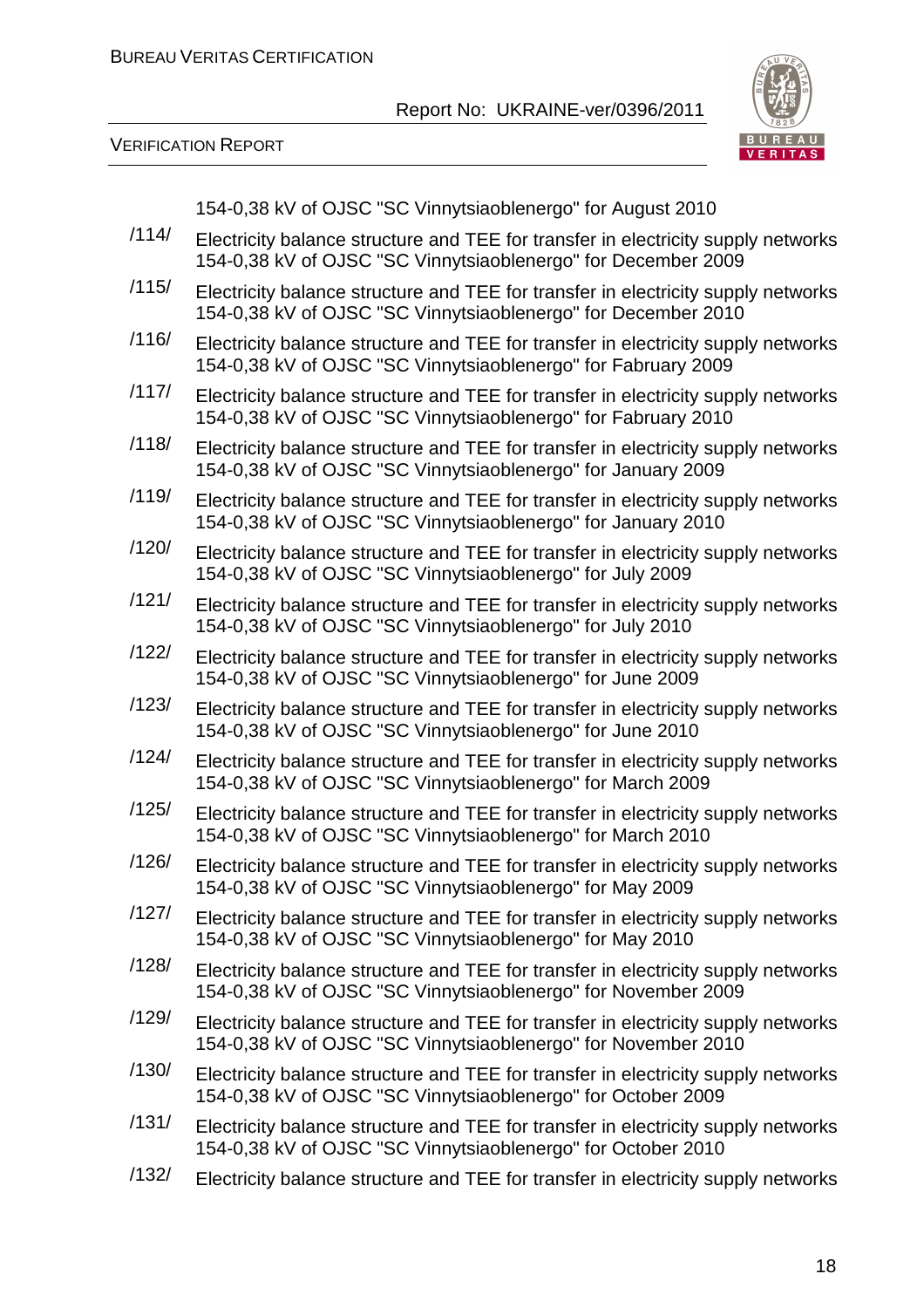

VERIFICATION REPORT

154-0,38 kV of OJSC "SC Vinnytsiaoblenergo" for September 2009

- /133/ Electricity balance structure and TEE for transfer in electricity supply networks 154-0,38 kV of OJSC "SC Vinnytsiaoblenergo" for September 2010
- /134/ Key personnel of OJSC "SC Vinnytsiaoblenergo"
- /135/ Licence АГ №500286 given to PJSC "Vinnytsiaoblenergo" for electric power supply by local electricity supply networks dated 24.03.2011
- /136/ Licence АГ №500287 given to PJSC "Vinnytsiaoblenergo" for electric power supply using adjusted tariff dated 24.03.2011
- /137/ List of base units of PJSC "Vinnytsiaoblenergo" to which metrological control of the service of metrology is applicable
- /138/ Manual for drawing, providing reports and analysis of the registering form of reporting 1B-TEE "Electricity balance structure and TEE for transfer in electricity supply networks"
- /139/ Organization and technical activities on the reduction of TEE in the networks of OJSC "SC Vinnytsiaoblenergo" in December 2003
- /140/ Organization and technical activities on the reduction of TEE in the networks of OJSC "SC Vinnytsiaoblenergo" in December 2004
- /141/ Organization and technical activities on the reduction of TEE in the networks of OJSC "SC Vinnytsiaoblenergo" in December and 12 month of 2005
- /142/ Photo of electrotechnical verification laboratory ЭТПЛ-35
- /143/ Protocol No.3/2010 of special general meeting of OJSC "SC Vinnytsiaoblenergo" stockholders dated 10.11.2010
- /144/ Purchase and sale agreement between SC "Energorynok" and OJSC "SC Vinnytsiaoblenergo" dated December 2010
- /145/ Purchase and sale agreement between SC "Energorynok" and OJSC "SC Vinnytsiaoblenergo" dated Fabruary 2011
- /146/ Sample of agreement for electric power supply of OJSC "SC Vinnytsiaoblenergo"
- /147/ Sample of agreement for electricity usage of OJSC "SC Vinnytsiaoblenergo"
- /148/ Sample of Annex 1 to the Agreement. Volume of electricity supplied to cunsomer
- /149/ Sample of Annex 10 to the Agreement. List of places where electricity supply meters are installed
- /150/ Sample of Annex 11 to the Agreement. Statement on consumpted electric power
- /151/ Sample of Annex 2 to the Agreement. Statement on distribution of balance belonging of electrical supply networks and the operational responsibility of the parties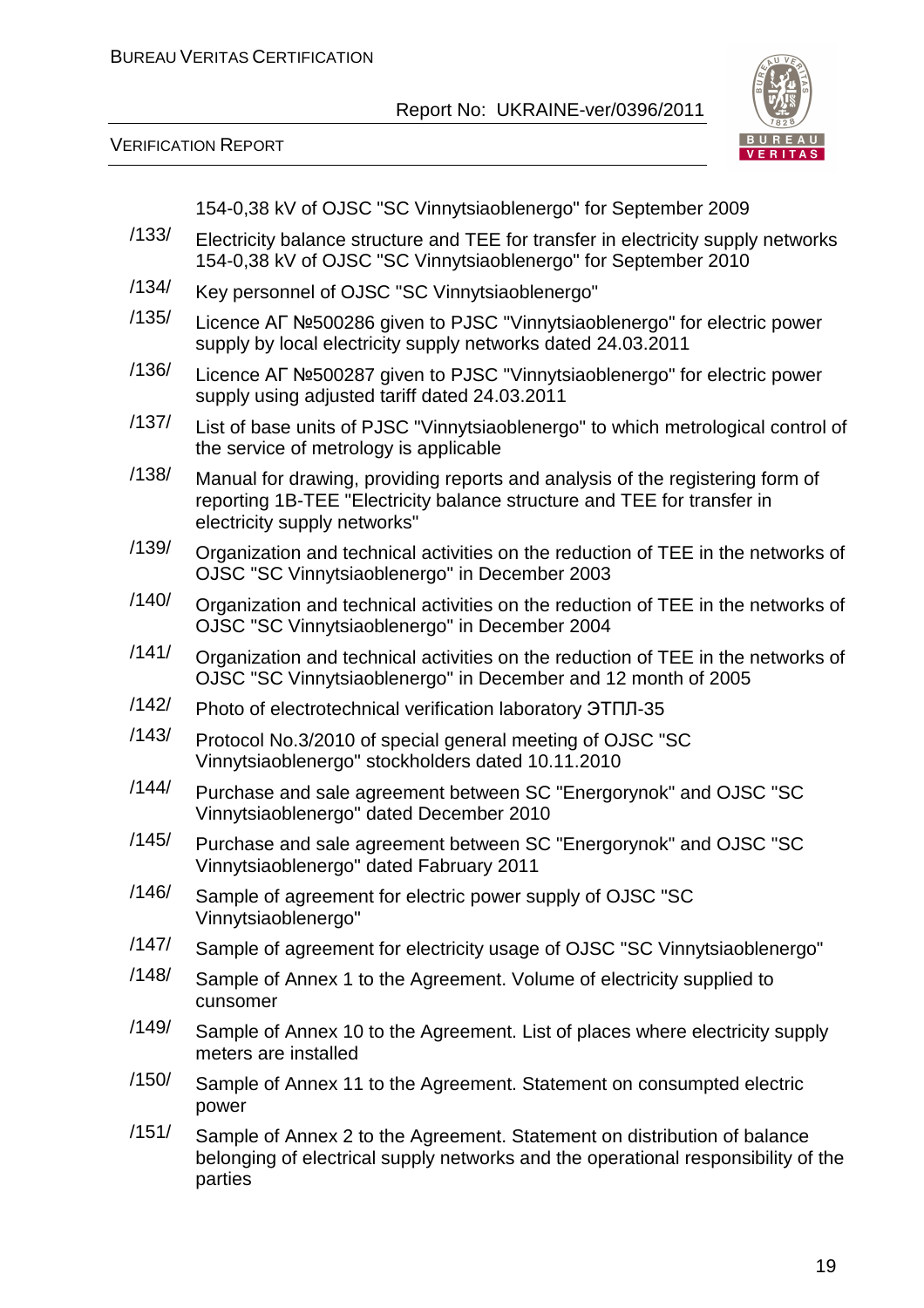

VERIFICATION REPORT

| /152/ | Sample of Annex 3 to the Agreement. Procedure of payment for the<br>consumpted electric power                                                                                          |
|-------|----------------------------------------------------------------------------------------------------------------------------------------------------------------------------------------|
| /153/ | Sample of Annex 4 to the Agreement. Schedule of data recording of electric<br>power accounting                                                                                         |
| /154/ | Sample of Annex 5 to the Agreement. Procedure of payment for reactive<br>electricity flow-over                                                                                         |
| /155/ | Sample of Annex 6 to the Agreement. Procedure of participation of Consumer<br>in the schedules of restriction and schedules of disconnection                                           |
| /156/ | Sample of Annex 7 to the Agreement. Accounting of electric power loses in the<br>Consumer's networks                                                                                   |
| /157/ | Sample of Annex 8 to the Agreement. Data on supply of electric power to the<br>subconsumers                                                                                            |
| /158/ | Sample of Annex 9 to the Agreement. List of workshops, departments of the<br>cunsomer                                                                                                  |
| /159/ | Schedule of state verification on OJSC "SC Vinnytsiaoblenergo" in 2011                                                                                                                 |
| /160/ | TEE reduction from introduction of OTZ (OT3) in 2006                                                                                                                                   |
| /161/ | TEE reduction from introduction of OTZ (OT3) in 2007                                                                                                                                   |
| /162/ | TEE reduction from introduction of OTZ (OT3) in 2008                                                                                                                                   |
| /163/ | TEE reduction from introduction of OTZ (OT3) in 2009                                                                                                                                   |
| /164/ | TEE reduction from introduction of OTZ (OT3) in 2010                                                                                                                                   |
| /165/ | Verification certificat for standart metre Nº11- $\Pi$ /671 standard three-phase<br>counter-wattmeter LG 6806 Reg. Nº0474 dated 06.08.2010                                             |
| /166/ | Verification certificat for standart metre Nº11-Π/673 standard three-phase<br>counter-wattmeter ЦЭ 6806 Reg. Nº991005 dated 06.08.2010                                                 |
| /167/ | Verification certificat for standart metre Nº11-Π/904 standard three-phase<br>counter-wattmeter ЦЭ 6806 Reg. №990981 dated 15.09.2009                                                  |
| /168/ | Verification certificat for standart metre Nº230/139 Facility for regulation and<br>verification of electric power meters LJY 6800 Reg. Nº93035 dated 15.04.2010                       |
| /169/ | Verification certificat for standart metre Nº230/279 Facility for regulation and<br>verification of three-phase electric power meters of the type 013-B Reg. Nº103<br>dated 28.10.2009 |
| /170/ | Verification certificat for standart metre Nº230/29 Electric standard metre<br>device EHF-3 Reg. Nº1154 dated 01.02.2011                                                               |
| /171/ | Verification certificat for standart metre Nº230/339 A Facility for verification of<br>electric power meters Y1134M Reg. Nº037 dated 19.05.2009                                        |
| /172/ | Verification certificat for standart metre Nº230/339 B Facility for verification of<br>electric power meters Y1134 Reg. Nº6501 dated 19.05.2009                                        |
|       |                                                                                                                                                                                        |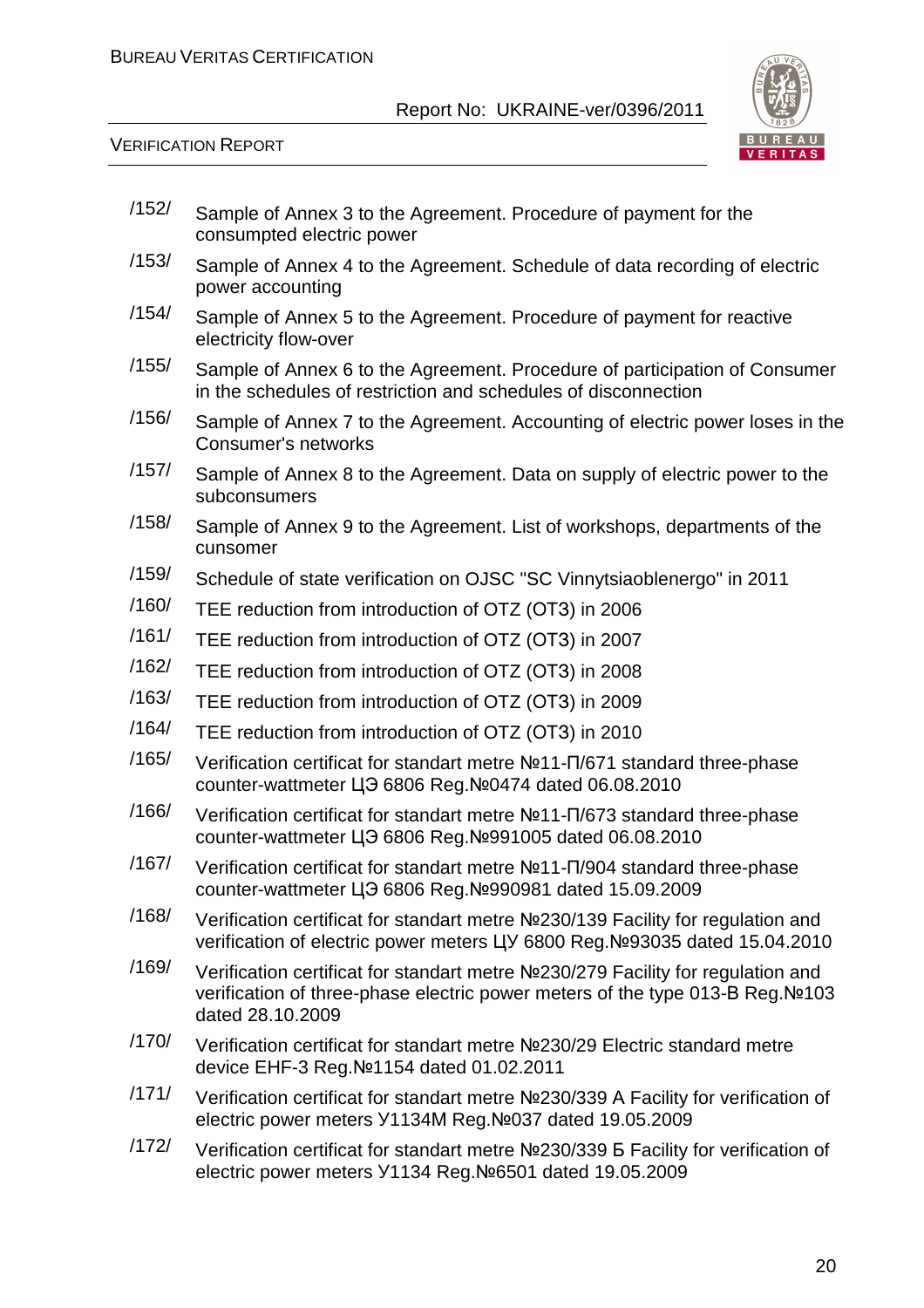

VERIFICATION REPORT

- /173/ Verification certificat for standart metre №230/478 Facility for regulation and verification of one-phase electric power meters УРПС-1ф-48 Reg.№23 dated 31.07.2009
- /174/ Verification certificat for standart metre №230/479 Facility for verification of electric power meters of the type 013/D Reg.№39 dated 06.08.2009
- /175/ Verification certificate for working measurement device №25-04/0231 Set of characteristics of electric alternating current network meters UNIGOR, containing devices METRA Hit 29S Reg.№SD2836/SD2846 dated 17.03.2011
- /176/ Verification certificate for working measurement device №25-04/0249 Digital three-phase measurement device for low tension network Multis-L72 Reg.№020726108 dated 22.03.2011
- /177/ Verification certificate for working measurement device №25-04/0250 Digital three-phase measurement device for low tension network Multis-L72 Reg.№020726092 dated 22.03.2011
- /178/ Verification certificate for working measurement device №25-04/0416 network analyzer SMEMOBOX 300 smart Reg.№SD2836/SD2846 dated 22.03.2011
- /179/ Verification certificate for working measurement device №29-10/0448 Conductivity box СА5018-5 Reg.№039 dated 09.03.2011
- /180/ Verification certificate for working measurement device №29-11/0427 Conductivity box Р5054/2 Reg.№543 dated 23.03.2011
- /181/ Verification certificate for working measurement device №29-11/0428 Conductivity box Р5054/2 Reg.№537 dated 23.03.2011

#### **Persons interviewed:**

List persons interviewed during the verification or persons that contributed with other information that are not included in the documents listed above.

- /1/ Nitsak M.G. General Manager
- /2/ Martsenyuk O.A. Director of Economy
- /3/ Pentyuk I.K. Financial Director
- /4/ Yashchuk V.P. Commercial Director
- /5/ Drozdenko O.I. Head VKU and TsP
- /6/ Brigham V.P. Head of ESR
- /7/ Polishchuk V.G. Head of TsODS
- /8/ Taran V.M. Head of SM
- /9/ Buz'ko A.I. Head of YuV
- /10/ Kravets R.B. Deputy Head of the YuV
- /11/ Umanets N.I. Head SZE
- /12/ Prots R. representative of Ltd «ЕЕS»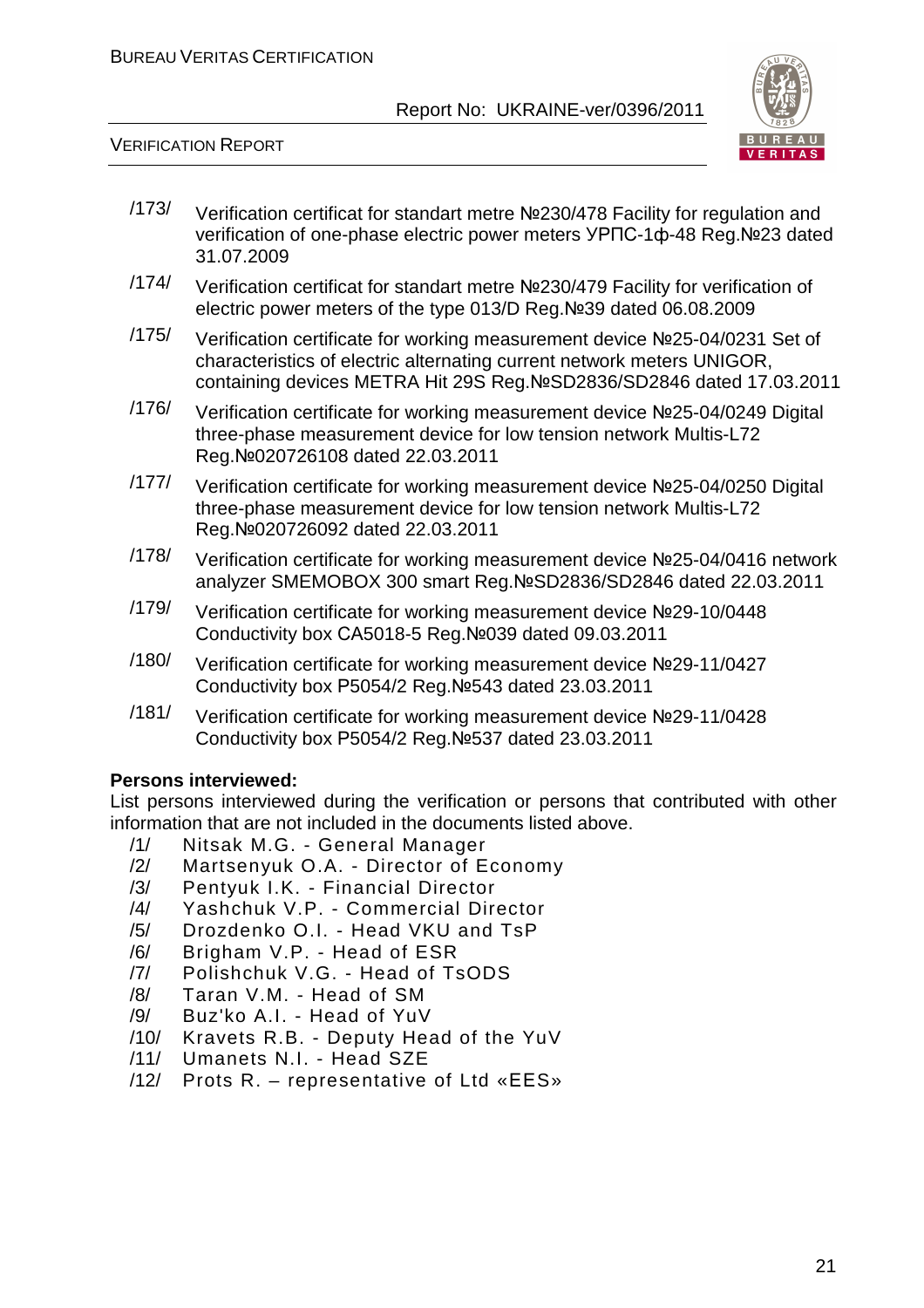

VERIFICATION REPORT

## APPENDIX A: VERIFICATION PROTOCOL **VERIFICATION PROTOCOL**

#### **Check list for verification, according to the JOINT IMPLEMENTATION DETERMINATION AND VERIFICATION MANUAL (Version 01)**

| <b>DVM</b> | <b>Check Item</b>                                                                                                                                                                                                                                                                 | <b>Initial finding</b>                                                                                                                                                                                                                                                                                                                                                            | <b>Draft</b>      | <b>Final</b>     |
|------------|-----------------------------------------------------------------------------------------------------------------------------------------------------------------------------------------------------------------------------------------------------------------------------------|-----------------------------------------------------------------------------------------------------------------------------------------------------------------------------------------------------------------------------------------------------------------------------------------------------------------------------------------------------------------------------------|-------------------|------------------|
| Paragra    |                                                                                                                                                                                                                                                                                   |                                                                                                                                                                                                                                                                                                                                                                                   | <b>Conclusio</b>  | <b>Conclusio</b> |
| ph         |                                                                                                                                                                                                                                                                                   |                                                                                                                                                                                                                                                                                                                                                                                   | $\mathsf{n}$      | $\mathsf{n}$     |
|            | <b>Project approvals by Parties involved</b>                                                                                                                                                                                                                                      |                                                                                                                                                                                                                                                                                                                                                                                   |                   |                  |
| 90         | Has the DFPs of at least one Party<br>involved, other than the host Party,<br>issued a written project approval when<br>submitting the first verification report to<br>the secretariat for publication in<br>accordance with paragraph 38 of the JI<br>guidelines, at the latest? | Written project approval by the Ukraine<br>#3700/23/7 dated 21/12/2011 has been<br>issued by the State Environmental<br>Investment Agency of Ukraine.<br>Written project approval by Party- buyer of<br>GHG emission reductions has been issued (Letter<br>of Approval $N2$ DZKiOApek - 350-2/21931/11/TK<br>issued by the Minister of Environment of Poland<br>dated 16/05/2011) | <b>OK</b>         | <b>OK</b>        |
| 91         | Are all the written project approvals by<br>Parties involved unconditional?                                                                                                                                                                                                       | All the written project approvals are unconditional                                                                                                                                                                                                                                                                                                                               | <b>OK</b>         | <b>OK</b>        |
|            | <b>Project implementation</b>                                                                                                                                                                                                                                                     |                                                                                                                                                                                                                                                                                                                                                                                   |                   |                  |
| 92         | Has the project been implemented in<br>accordance with the PDD regarding<br>which the determination has been                                                                                                                                                                      | CAR01<br>Please indicate correct date and valid version of<br>PDD throw all Monitoring Report                                                                                                                                                                                                                                                                                     | CAR01             | <b>OK</b>        |
|            | deemed final and is so listed on the<br><b>UNFCCC JI website?</b>                                                                                                                                                                                                                 | CAR02<br>monitoring<br>The<br>report indicates<br>project<br>implementation status in the Table 1 in the section<br>A.6. The determined PDD doesn't contain list of<br>proposed measures. Please provide in the                                                                                                                                                                   | CAR <sub>02</sub> | <b>OK</b>        |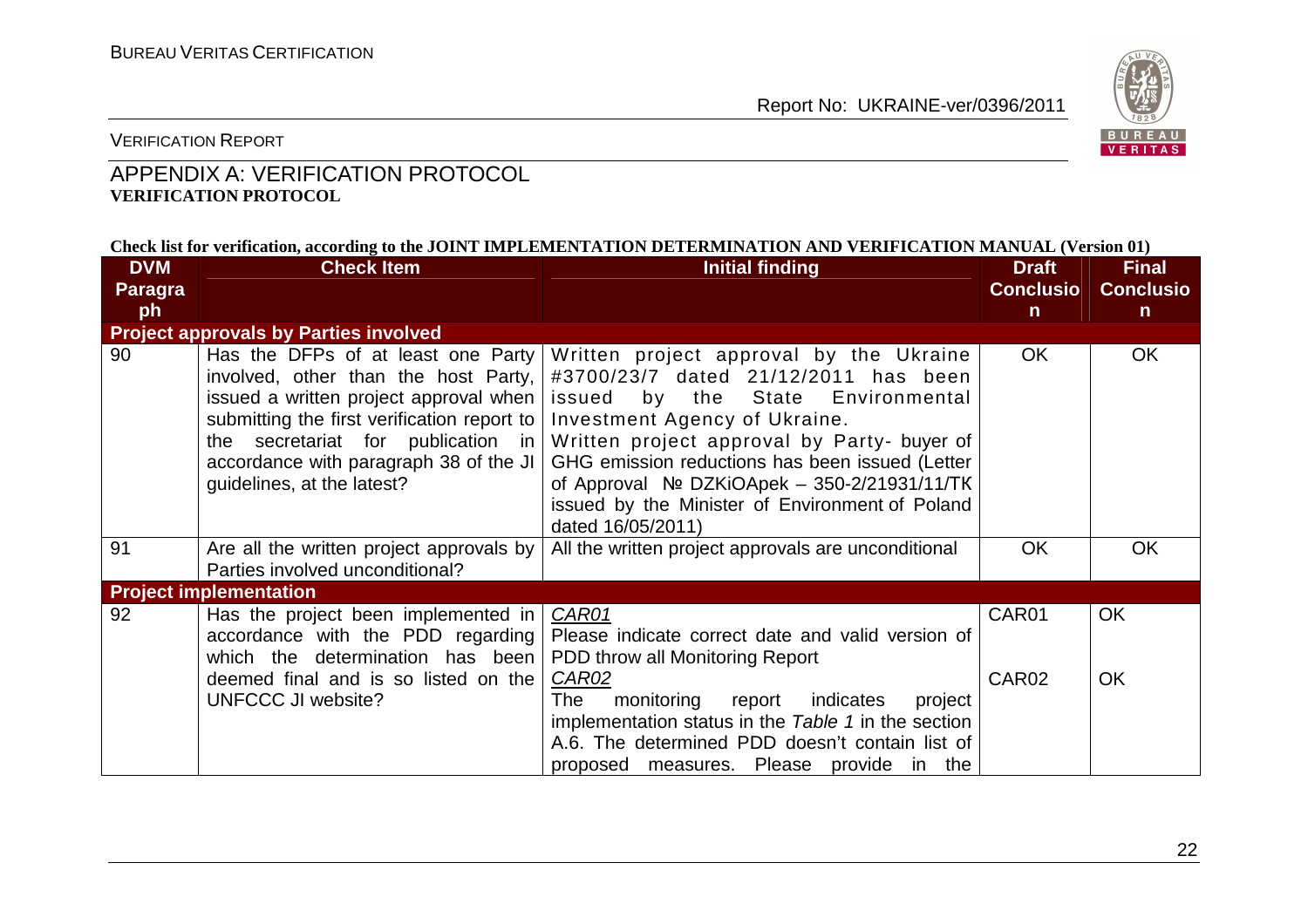

| <b>VERIFICATION REPORT</b>         |                                                                                                                                                                                                                                                                                                                                                                         |                                                                                                                                                                                                |                                       |                                                  |
|------------------------------------|-------------------------------------------------------------------------------------------------------------------------------------------------------------------------------------------------------------------------------------------------------------------------------------------------------------------------------------------------------------------------|------------------------------------------------------------------------------------------------------------------------------------------------------------------------------------------------|---------------------------------------|--------------------------------------------------|
| <b>DVM</b><br><b>Paragra</b><br>ph | <b>Check Item</b>                                                                                                                                                                                                                                                                                                                                                       | <b>Initial finding</b>                                                                                                                                                                         | <b>Draft</b><br><b>Conclusio</b><br>n | <b>Final</b><br><b>Conclusio</b><br>$\mathsf{n}$ |
|                                    |                                                                                                                                                                                                                                                                                                                                                                         | Report reference to reliable and<br>Monitoring<br>transparent source of these data. Also please<br>explain, if planned actions for 2008-2011 years are<br>different from implemented measures. |                                       |                                                  |
| 93                                 | What is the status of operation of the<br>project during the monitoring period?                                                                                                                                                                                                                                                                                         | The project equipment is in operation during the<br>monitoring period.                                                                                                                         | OK                                    | <b>OK</b>                                        |
|                                    | <b>Compliance with monitoring plan</b>                                                                                                                                                                                                                                                                                                                                  |                                                                                                                                                                                                |                                       |                                                  |
| 94                                 | Did the monitoring occur in accordance<br>with the monitoring plan included in the<br>PDD regarding which the determination<br>has been deemed final and is so listed<br>on the UNFCCC JI website?                                                                                                                                                                      | The monitoring has been occurred in accordance<br>with the monitoring plan provided in the PDD<br>which the determination has been deemed final<br>and is available on the UNFCCC website.     | <b>OK</b>                             | <b>OK</b>                                        |
| 95(a)                              | For calculating the emission reductions<br>or enhancements of net removals, were<br>key factors, e.g. those listed in 23 (b)<br>(i)-(vii) above, influencing the baseline<br>emissions or net removals and the<br>activity level of the project and the<br>emissions or removals as well as risks<br>associated with the project taken into<br>account, as appropriate? | Key factors influencing the baseline emissions and<br>risks associated with the project activity level have<br>been taken into account for emission reduction<br>calculation.                  | <b>OK</b>                             | <b>OK</b>                                        |
| 95(b)                              | Are data sources used for calculating<br>emission reductions or enhancements<br>of net removals clearly identified,<br>reliable and transparent?                                                                                                                                                                                                                        | CAR04<br>Please provide to AIE next sources to prove<br>calculations reliability:<br>number of residential users<br>number of one- and three phase power                                       | CAR04                                 | <b>OK</b>                                        |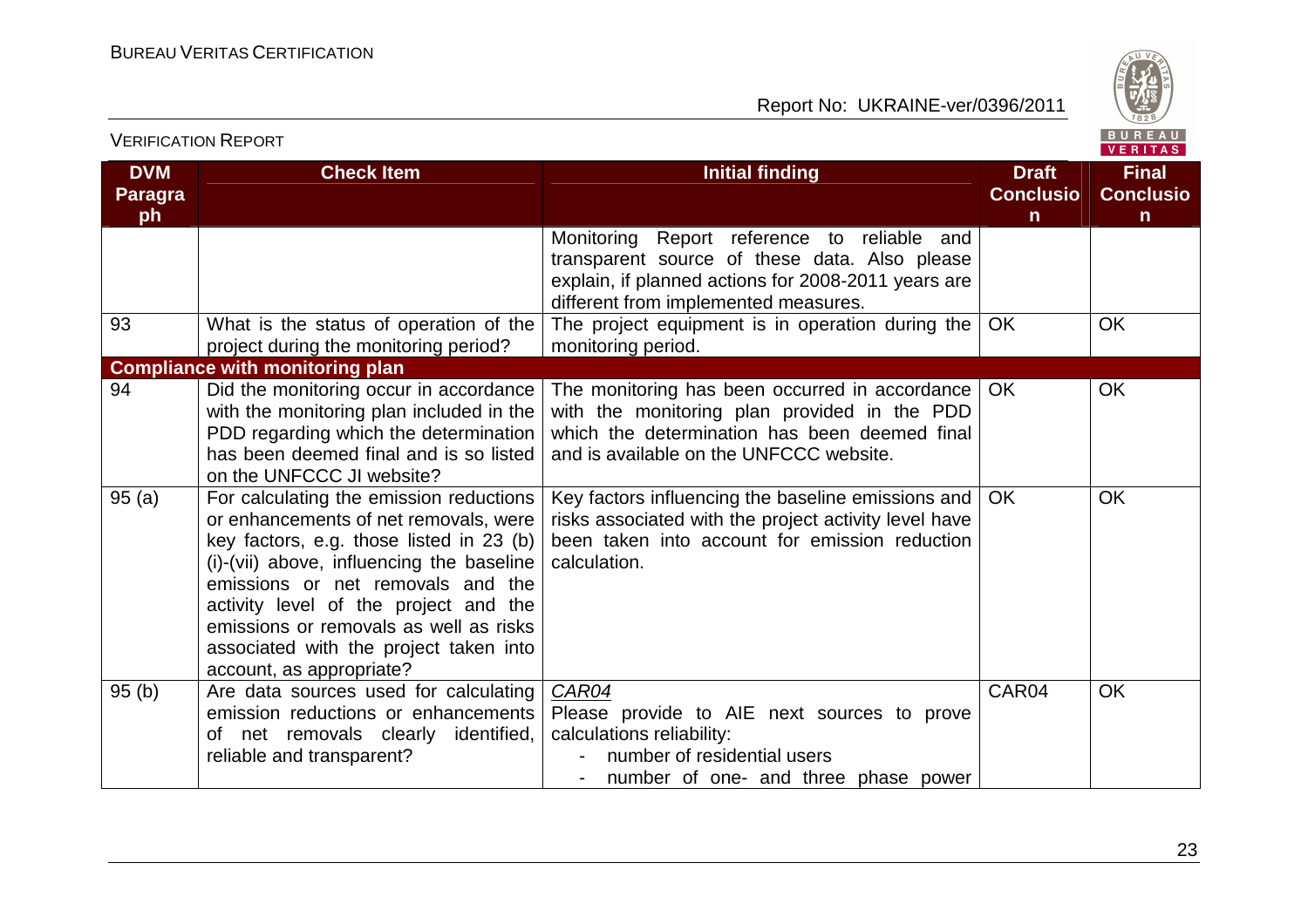

| <b>DVM</b><br><b>Paragra</b><br>ph | <b>Check Item</b>                                                                                                                                                                                                                                                                                             | <b>Initial finding</b>                                                                                                                                                                                                      | <b>Draft</b><br><b>Conclusio</b><br>$\mathsf{n}$ | <b>Final</b><br><b>Conclusio</b><br>$\mathsf{n}$ |
|------------------------------------|---------------------------------------------------------------------------------------------------------------------------------------------------------------------------------------------------------------------------------------------------------------------------------------------------------------|-----------------------------------------------------------------------------------------------------------------------------------------------------------------------------------------------------------------------------|--------------------------------------------------|--------------------------------------------------|
|                                    |                                                                                                                                                                                                                                                                                                               | meters<br>part of power meters with different quality<br>class<br>part of electronic and induction power<br>meters                                                                                                          |                                                  |                                                  |
| 95(c)                              | Are emission factors, including default<br>emission factors, if used for calculating<br>emission<br>reductions<br>the<br>or<br>of<br>enhancements<br>net<br>removals,<br>carefully<br>selected<br>by<br>balancing<br>accuracy and reasonableness, and<br>appropriately justified of the choice?               | Emission factor for electric power transmission is<br>used for emission reduction calculation. Value of<br>Emission factor is accepted from year to year by<br>National<br>Environmental<br>Investment<br>Agency<br>Orders. | <b>OK</b>                                        | <b>OK</b>                                        |
| 95(d)                              | the<br>calculation<br>0f<br>emission<br>ls.<br>reductions or enhancements of net<br>removals<br>based<br>conservative<br>on<br>assumptions and the most plausible<br>scenarios in a transparent manner?                                                                                                       | The calculation of emission reductions is based on<br>conservative assumptions and the most plausible<br>scenarios in a transparent manner.                                                                                 | <b>OK</b>                                        | <b>OK</b>                                        |
|                                    | Applicable to JI SSC projects only                                                                                                                                                                                                                                                                            |                                                                                                                                                                                                                             |                                                  |                                                  |
| 96                                 | Is the relevant threshold to be classified<br>as JI SSC project not exceeded during<br>the monitoring period on an annual<br>average basis?<br>If the threshold is exceeded, is the<br>maximum emission reduction<br>level<br>estimated in the PDD for the JI SSC<br>project or the bundle for the monitoring | Not applicable                                                                                                                                                                                                              | <b>Not</b><br>applicable                         | <b>Not</b><br>applicable                         |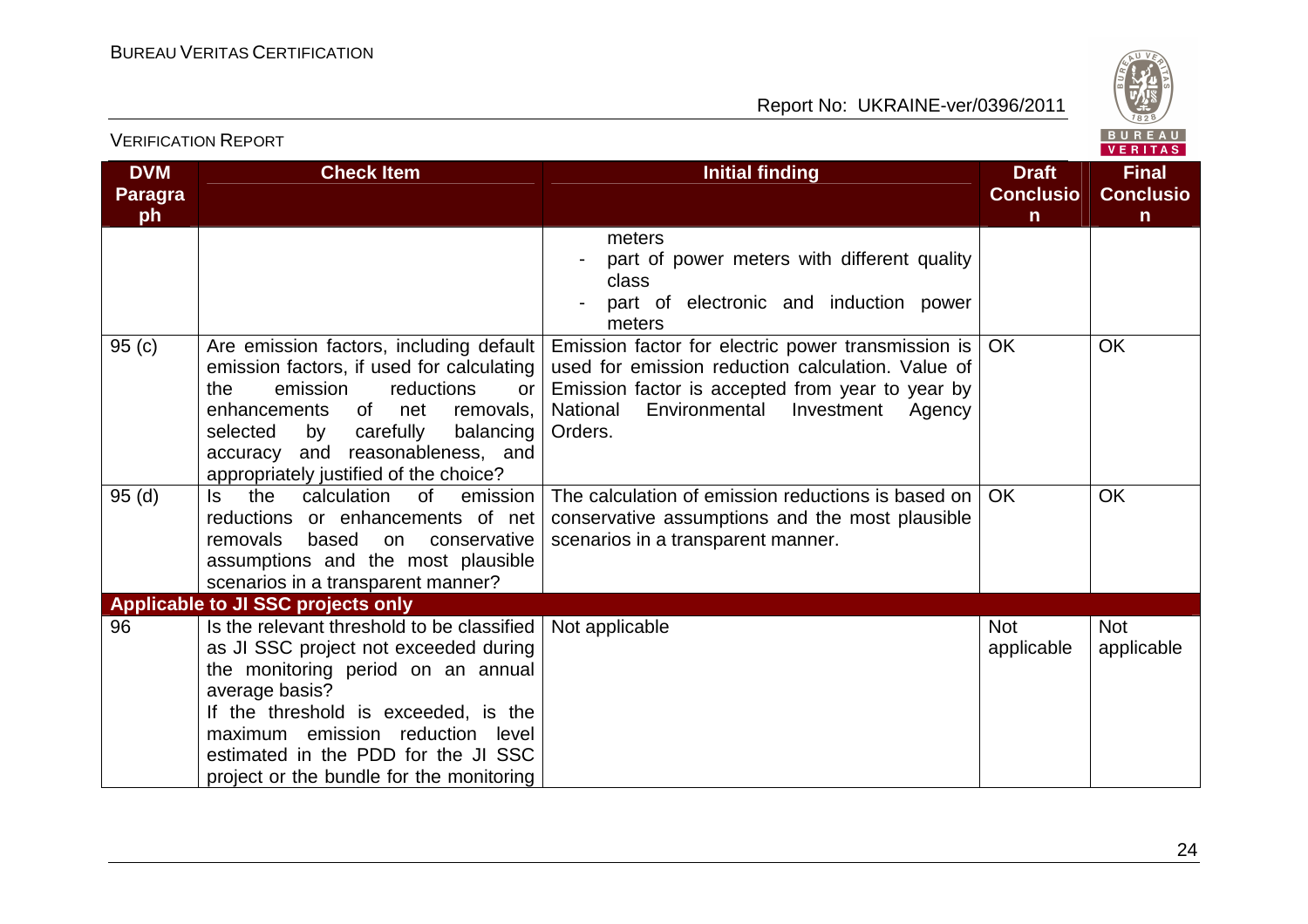

| <b>VERIFICATION REPORT</b>         |                                                                                                                                                                                                                                                                                                                                                  |                                                                                                             |                                                  | BUREAU<br><b>VERITAS</b>                         |
|------------------------------------|--------------------------------------------------------------------------------------------------------------------------------------------------------------------------------------------------------------------------------------------------------------------------------------------------------------------------------------------------|-------------------------------------------------------------------------------------------------------------|--------------------------------------------------|--------------------------------------------------|
| <b>DVM</b><br><b>Paragra</b><br>ph | <b>Check Item</b>                                                                                                                                                                                                                                                                                                                                | <b>Initial finding</b>                                                                                      | <b>Draft</b><br><b>Conclusio</b><br>$\mathsf{n}$ | <b>Final</b><br><b>Conclusio</b><br>$\mathsf{n}$ |
|                                    | period determined?                                                                                                                                                                                                                                                                                                                               |                                                                                                             |                                                  |                                                  |
|                                    | Applicable to bundled JI SSC projects only                                                                                                                                                                                                                                                                                                       |                                                                                                             |                                                  |                                                  |
| 97(a)                              | Has the composition of the bundle not<br>changed from that is stated in F-JI-<br><b>SSCBUNDLE?</b>                                                                                                                                                                                                                                               | Not applicable                                                                                              | <b>Not</b><br>applicable                         | <b>Not</b><br>applicable                         |
| 97(b)                              | If the determination was conducted on<br>the basis of an overall monitoring plan,<br>have the project participants submitted<br>a common monitoring report?                                                                                                                                                                                      | Not applicable                                                                                              | <b>Not</b><br>applicable                         | <b>Not</b><br>applicable                         |
| 98                                 | If the monitoring is based on a<br>plan that provides for<br>monitoring<br>overlapping monitoring periods, are the<br>monitoring periods per component of<br>the project clearly specified in the<br>monitoring report?<br>Do the monitoring periods not overlap<br>with those for which verifications were<br>already deemed final in the past? | Not applicable                                                                                              | <b>Not</b><br>applicable                         | <b>Not</b><br>applicable                         |
|                                    | <b>Revision of monitoring plan</b>                                                                                                                                                                                                                                                                                                               |                                                                                                             |                                                  |                                                  |
|                                    | Applicable only if monitoring plan is revised by project participant                                                                                                                                                                                                                                                                             |                                                                                                             |                                                  |                                                  |
| 99(a)                              | appropriate<br>justification<br>the<br>for<br>proposed revision?                                                                                                                                                                                                                                                                                 | Did the project participants provide an The monitoring plan has not been revised by<br>project participants | <b>Not</b><br>applicable                         | <b>Not</b><br>applicable                         |
| 99(b)                              | Does the proposed revision improve<br>the accuracy and/or applicability of<br>information collected compared to the                                                                                                                                                                                                                              | Not applicable                                                                                              | <b>Not</b><br>applicable                         | <b>Not</b><br>applicable                         |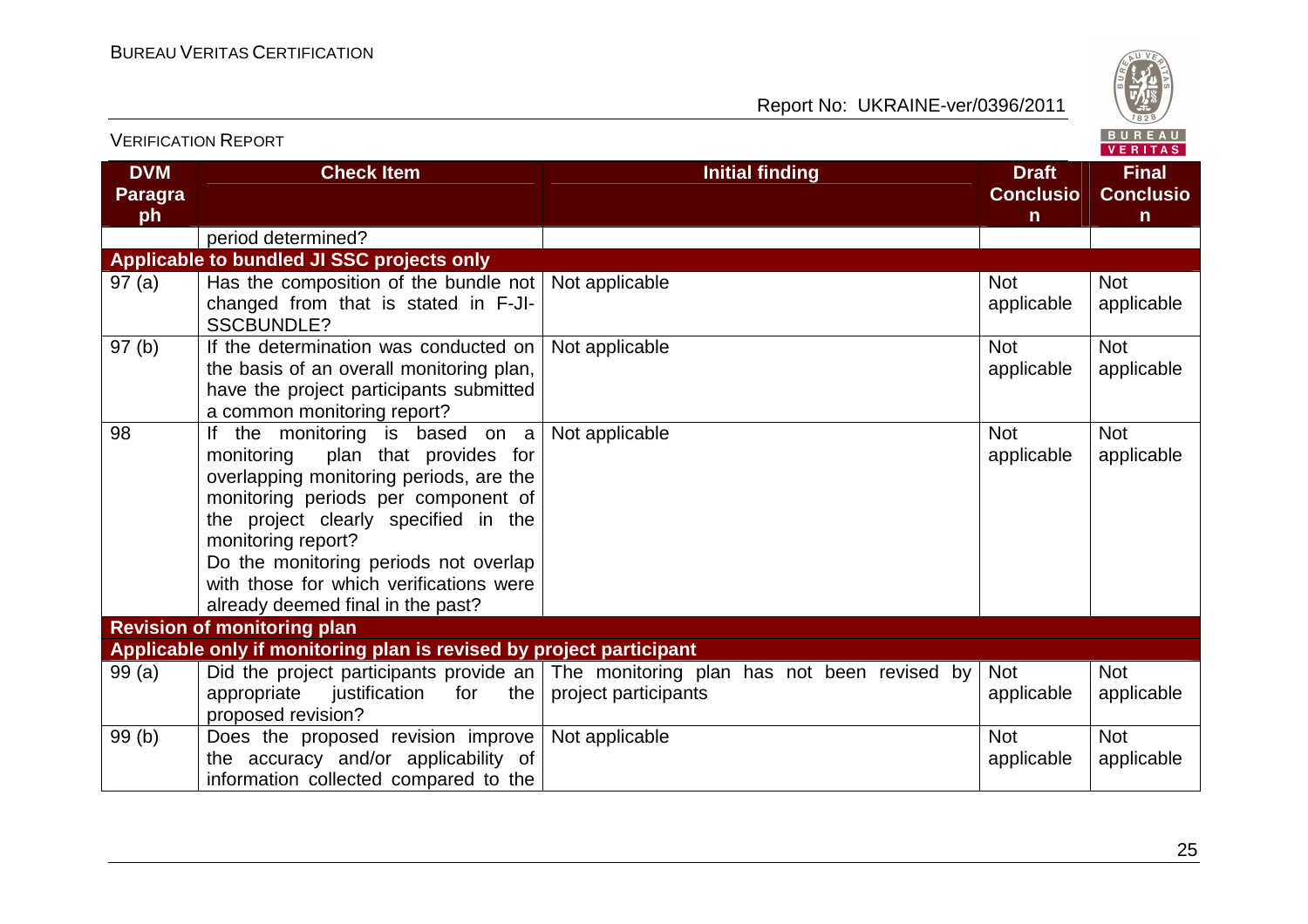

| <b>VERIFICATION REPORT</b>         |                                                                                                                                                                                  |                                                                                                                                                                                                                                                                                             |                                                  |                                                  |
|------------------------------------|----------------------------------------------------------------------------------------------------------------------------------------------------------------------------------|---------------------------------------------------------------------------------------------------------------------------------------------------------------------------------------------------------------------------------------------------------------------------------------------|--------------------------------------------------|--------------------------------------------------|
| <b>DVM</b><br><b>Paragra</b><br>ph | <b>Check Item</b>                                                                                                                                                                | <b>Initial finding</b>                                                                                                                                                                                                                                                                      | <b>Draft</b><br><b>Conclusio</b><br>$\mathsf{n}$ | <b>Final</b><br><b>Conclusio</b><br>$\mathsf{n}$ |
|                                    | monitoring<br>without<br>original<br>plan<br>changing conformity with the relevant<br>rules<br>regulations<br>and<br>for<br>the<br>establishment of monitoring plans?            |                                                                                                                                                                                                                                                                                             |                                                  |                                                  |
| Data management                    |                                                                                                                                                                                  |                                                                                                                                                                                                                                                                                             |                                                  |                                                  |
| 101 $(a)$                          | Is the implementation of data collection<br>procedures in accordance with the<br>monitoring plan, including the quality<br>control<br>and<br>quality<br>assurance<br>procedures? | The implementation of data collection procedures<br>are in accordance with the monitoring plan<br>contains in the determined PDD.<br>CAR05<br>Please provide in the section C.1 transparent<br>scheme of data collection with indication of<br>monitored parameters and responsible persons | CAR05                                            | <b>OK</b>                                        |
| 101(b)                             | Is the function of the<br>monitoring<br>calibration<br>equipment, including<br>its<br>status, is in order?                                                                       | The function of monitoring equipment including its<br>calibration status is in order. Electric measuring<br>equipment are calibrated by State Enterprise<br>"Vinnytsyaderzhstandartmetrologiya"<br>under<br>approved plan                                                                   | <b>OK</b>                                        | <b>OK</b>                                        |
| 101 (c)                            | Are the evidence and records used for<br>monitoring<br>maintained<br>the<br>in a<br>traceable manner?                                                                            | The evidences and records are used for the<br>monitoring maintained in a traceable manner.                                                                                                                                                                                                  | <b>OK</b>                                        | <b>OK</b>                                        |
| $101$ (d)                          | Is the data collection and management<br>system for the project in accordance<br>with the monitoring plan?                                                                       | CAR06<br>Please indicate that the data monitored and<br>required to ERUs calculation will be kept two years<br>after the last ERUs transfer. Also please provide to<br>AIE relevant order                                                                                                   | CAR06                                            | <b>OK</b>                                        |
|                                    | Verification regarding programs of activities (additional elements for assessment)                                                                                               |                                                                                                                                                                                                                                                                                             |                                                  |                                                  |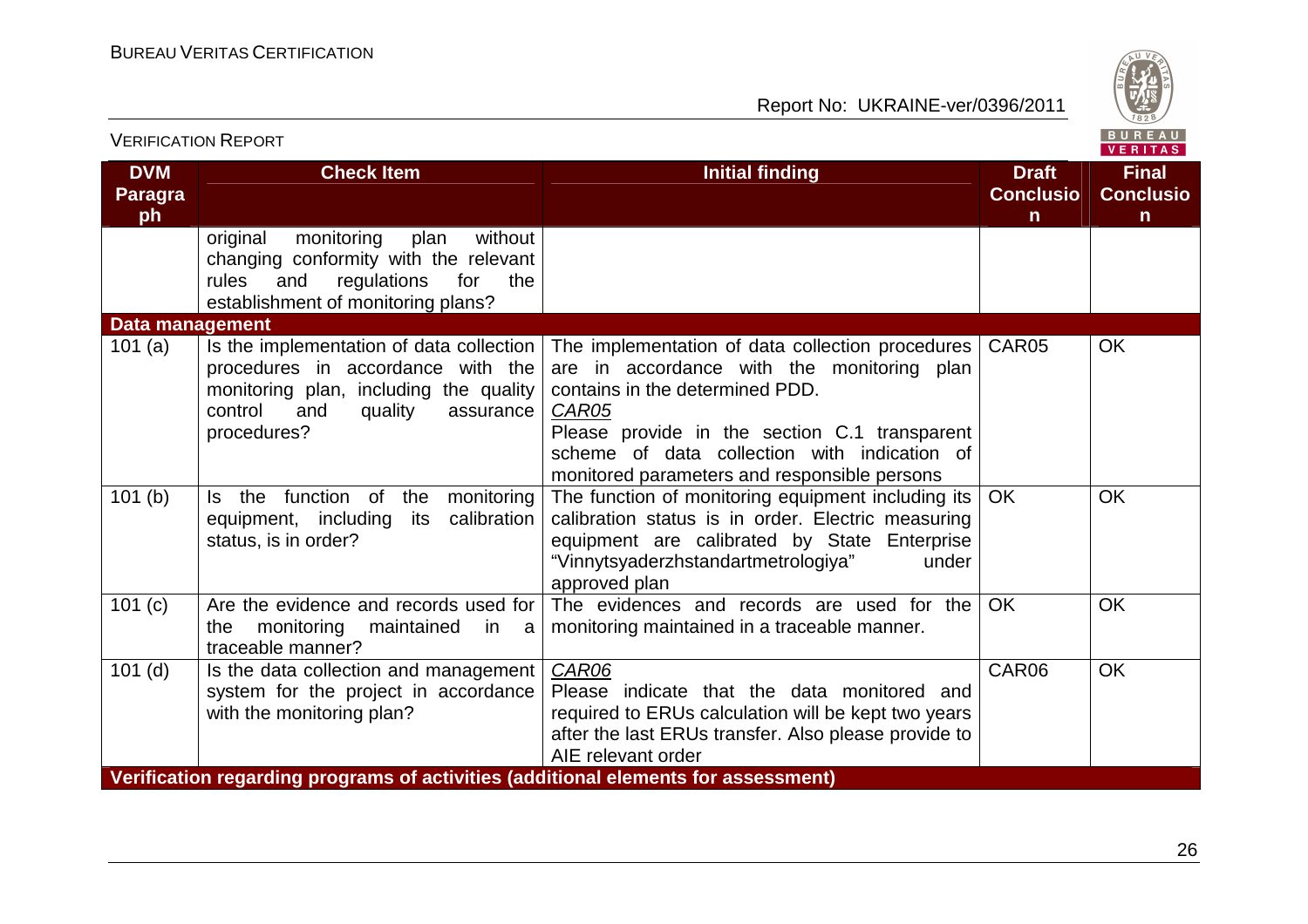

| <b>DVM</b><br><b>Paragra</b><br>ph | <b>Check Item</b>                                                                                                                                                                                                                                                                                                                                                       | <b>Initial finding</b> | <b>Draft</b><br><b>Conclusio</b><br>$\mathsf{n}$ | <b>Final</b><br><b>Conclusio</b><br>$\mathsf{n}$ |
|------------------------------------|-------------------------------------------------------------------------------------------------------------------------------------------------------------------------------------------------------------------------------------------------------------------------------------------------------------------------------------------------------------------------|------------------------|--------------------------------------------------|--------------------------------------------------|
| 102                                | Is any JPA that has not been added to<br>the JI PoA not verified?                                                                                                                                                                                                                                                                                                       | Not applicable         | <b>Not</b><br>applicable                         | <b>Not</b><br>applicable                         |
| 103                                | Is the verification based on the<br>monitoring reports of all JPAs to be<br>verified?                                                                                                                                                                                                                                                                                   | Not applicable         | <b>Not</b><br>applicable                         | <b>Not</b><br>applicable                         |
| 103                                | Does the verification ensure<br>the<br>accuracy and conservativeness of the<br>emission reductions or enhancements<br>of removals generated by each JPA?                                                                                                                                                                                                                | Not applicable         | <b>Not</b><br>applicable                         | <b>Not</b><br>applicable                         |
| 104                                | Does the monitoring period not overlap<br>with previous monitoring periods?                                                                                                                                                                                                                                                                                             | Not applicable         | <b>Not</b><br>applicable                         | <b>Not</b><br>applicable                         |
| 105                                | If the AIE learns of an erroneously<br>included JPA, has the AIE informed the<br>JISC of its findings in writing?                                                                                                                                                                                                                                                       | Not applicable         | <b>Not</b><br>applicable                         | <b>Not</b><br>applicable                         |
|                                    | Applicable to sample-based approach only                                                                                                                                                                                                                                                                                                                                |                        |                                                  |                                                  |
| 106                                | Does the sampling plan prepared by<br>the AIE:<br>(a) Describe its sample selection,<br>taking into<br>account that:<br>(i) For each verification that uses a<br>sample-based approach, the sample<br>selection<br>shall<br>sufficiently<br>be<br>representative of the JPAs in the JI<br>PoA such extrapolation to all JPAs<br>identified for that verification<br>is. | Not applicable         | <b>Not</b><br>applicable                         | <b>Not</b><br>applicable                         |

## VERIFICATION REPORT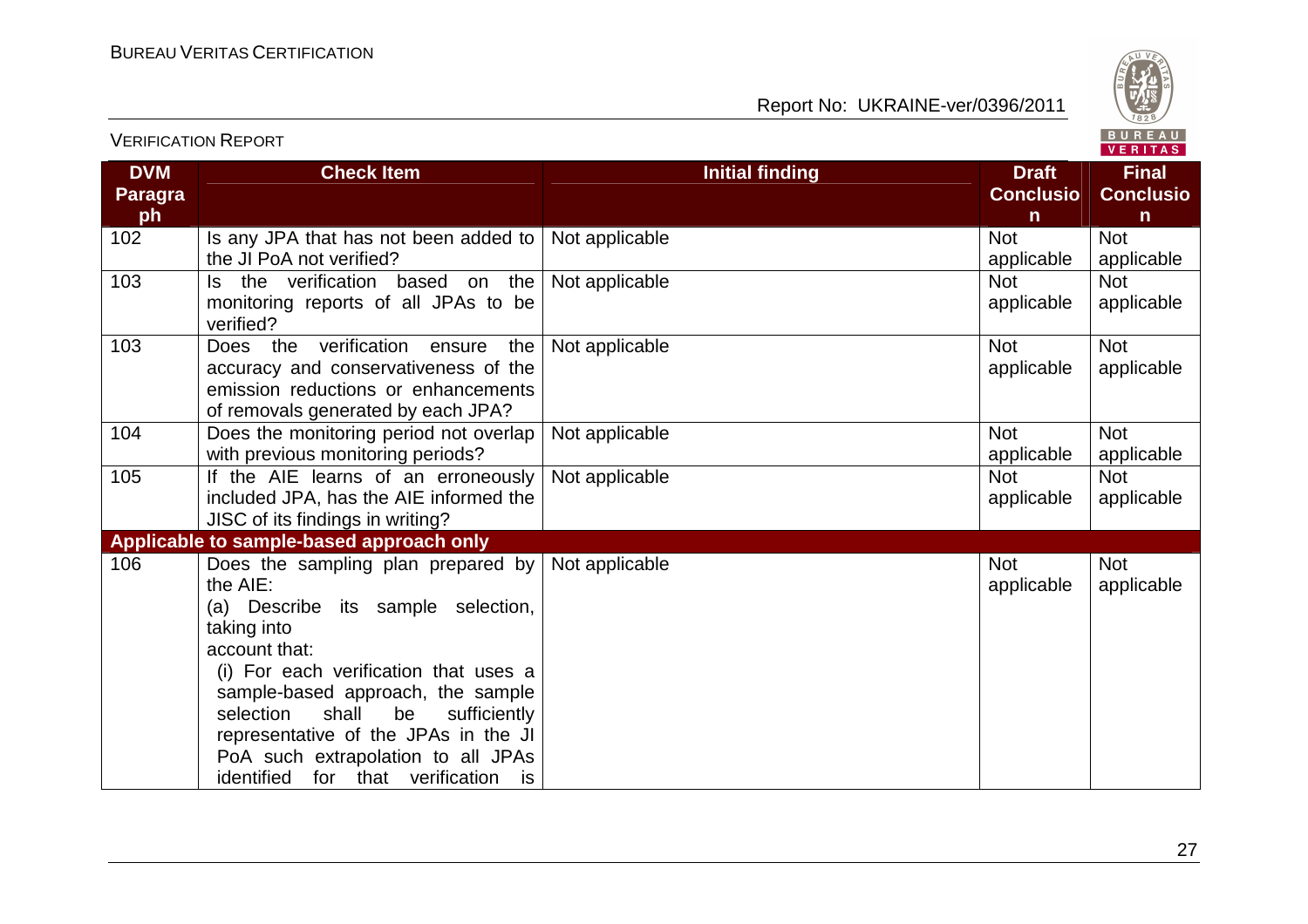

| <b>VERIFICATION REPORT</b>         |                                                                                                                                                                                                                                                                                                                                                                                                                                                                                                                                                                           |                        |                                       |                                                  |
|------------------------------------|---------------------------------------------------------------------------------------------------------------------------------------------------------------------------------------------------------------------------------------------------------------------------------------------------------------------------------------------------------------------------------------------------------------------------------------------------------------------------------------------------------------------------------------------------------------------------|------------------------|---------------------------------------|--------------------------------------------------|
| <b>DVM</b><br><b>Paragra</b><br>ph | <b>Check Item</b>                                                                                                                                                                                                                                                                                                                                                                                                                                                                                                                                                         | <b>Initial finding</b> | <b>Draft</b><br><b>Conclusio</b><br>n | <b>Final</b><br><b>Conclusio</b><br>$\mathsf{n}$ |
|                                    | reasonable, taking<br>into<br>account<br>differences among the characteristics<br>of JPAs, such as:<br>- The types of JPAs;<br>- The complexity of the applicable<br>technologies and/or measures used;<br>- The geographical location of each<br>JPA;<br>- The amounts of expected emission<br>reductions of the JPAs being<br>verified:<br>- The number of JPAs for which<br>emission<br>reductions<br>being<br>are<br>verified:<br>- The length of monitoring periods of<br>the JPAs being verified; and<br>- The samples selected for prior<br>verifications, if any? |                        |                                       |                                                  |
| 107                                | the sampling plan ready for<br>ls.<br>publication through the secretariat<br>along with the verification report and<br>supporting documentation?                                                                                                                                                                                                                                                                                                                                                                                                                          | Not applicable         | <b>Not</b><br>applicable              | <b>Not</b><br>applicable                         |
| 108                                | Has the AIE made site inspections of at $\vert$ Not applicable<br>least the square root of the number of<br>total JPAs, rounded to the upper whole<br>number? If the AIE makes no site                                                                                                                                                                                                                                                                                                                                                                                    |                        | <b>Not</b><br>applicable              | <b>Not</b><br>applicable                         |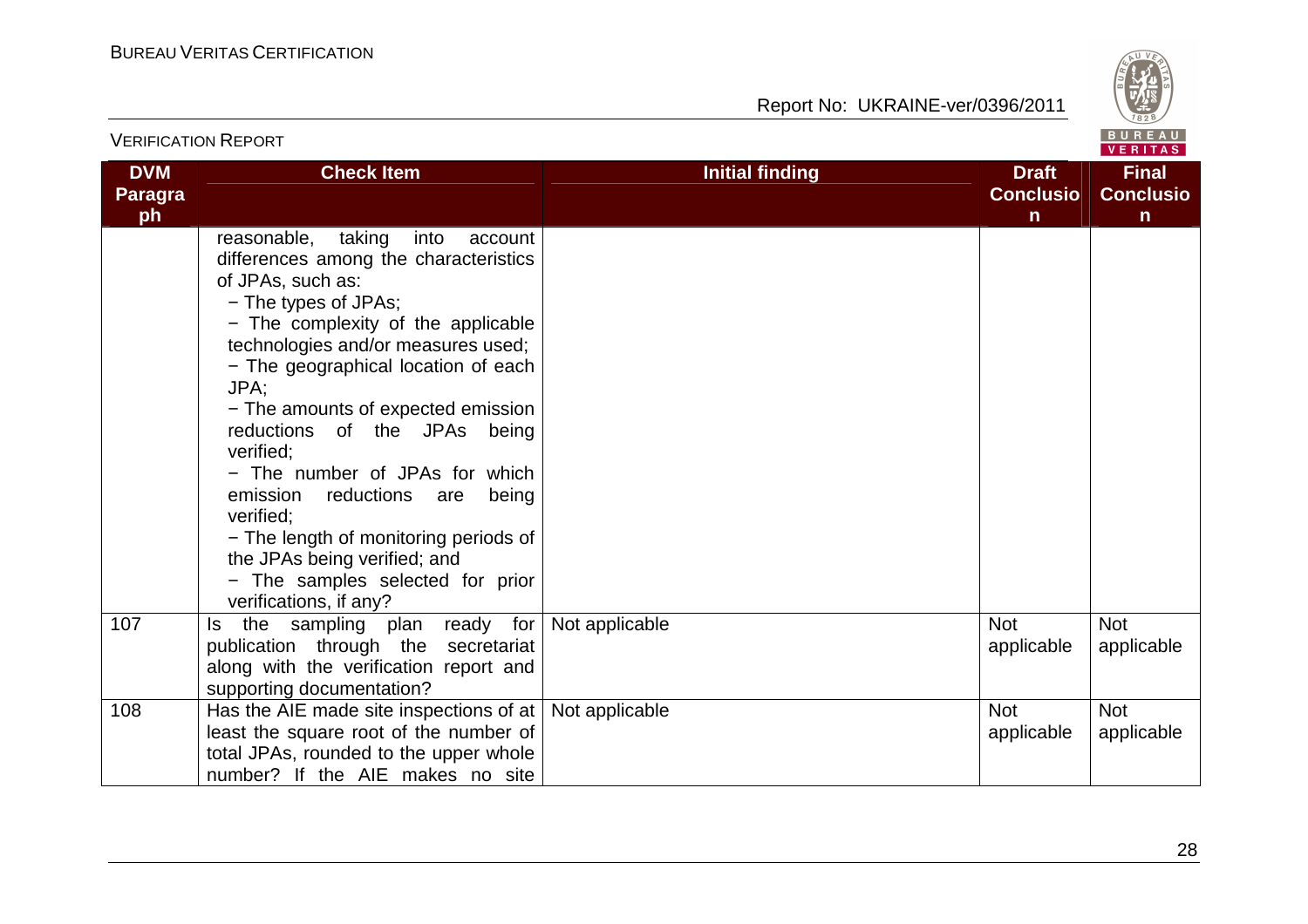

|                                    | <b>VERIFICATION REPORT</b>                                                                                                                                                                                             |                        |                                                  | BUREAU<br><b>VERITAS</b>                         |
|------------------------------------|------------------------------------------------------------------------------------------------------------------------------------------------------------------------------------------------------------------------|------------------------|--------------------------------------------------|--------------------------------------------------|
| <b>DVM</b><br><b>Paragra</b><br>ph | <b>Check Item</b>                                                                                                                                                                                                      | <b>Initial finding</b> | <b>Draft</b><br><b>Conclusio</b><br>$\mathsf{n}$ | <b>Final</b><br><b>Conclusio</b><br>$\mathsf{n}$ |
|                                    | inspections or fewer site inspections<br>than the square root of the number of<br>total JPAs, rounded to the upper whole<br>number, then does the AIE provide a<br>explanation<br>reasonable<br>and<br>justification?  |                        |                                                  |                                                  |
| 109                                | Is the sampling plan available for<br>submission to the secretariat for the<br>JISC.s ex ante assessment? (Optional)                                                                                                   | Not applicable         | <b>Not</b><br>applicable                         | <b>Not</b><br>applicable                         |
| 110                                | If the AIE learns of a fraudulently<br>included JPA, a fraudulently monitored<br>JPA or an inflated number of emission<br>reductions claimed in a JI PoA, has the<br>AIE informed the JISC of the fraud in<br>writing? | Not applicable         | <b>Not</b><br>applicable                         | <b>Not</b><br>applicable                         |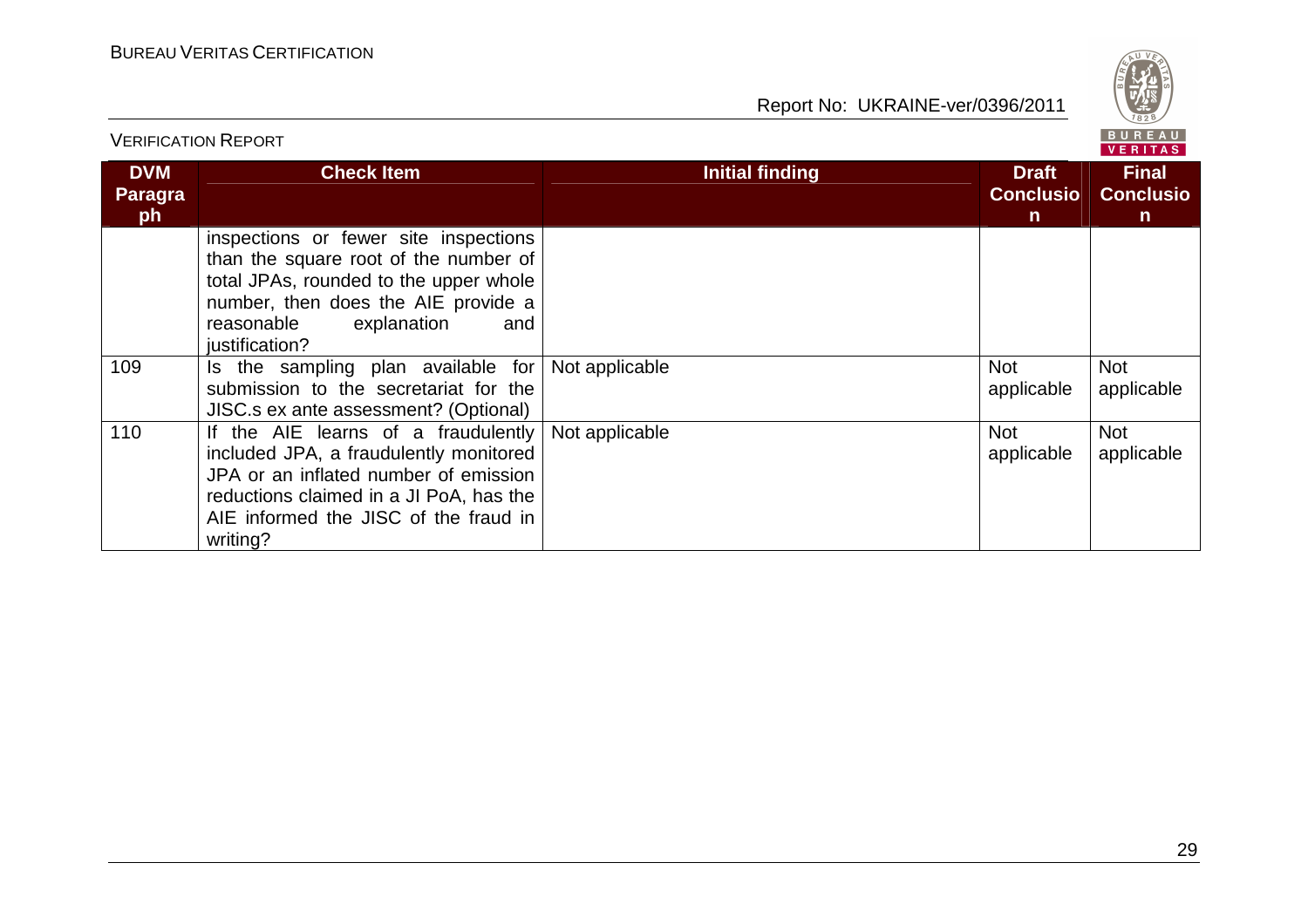

## VERIFICATION REPORT

## **Table 2 Resolution of Corrective Action and Clarification Requests**

| Draft report clarifications and corrective<br>action requests by validation team                                                                                                                                                                                                                                                                                                                         | Ref. to<br><b>checklis</b><br>questio<br>n in<br>table 1 | participant<br><b>Summary</b><br><b>of</b><br>project<br>response                                                                                                                                                                                                                                                                                                                                                              | <b>Verification team conclusion</b>                                                                                  |
|----------------------------------------------------------------------------------------------------------------------------------------------------------------------------------------------------------------------------------------------------------------------------------------------------------------------------------------------------------------------------------------------------------|----------------------------------------------------------|--------------------------------------------------------------------------------------------------------------------------------------------------------------------------------------------------------------------------------------------------------------------------------------------------------------------------------------------------------------------------------------------------------------------------------|----------------------------------------------------------------------------------------------------------------------|
| CAR01<br>Please indicate correct date and valid version<br>of PDD throw all Monitoring Report                                                                                                                                                                                                                                                                                                            | 92                                                       | The correct date and version of the<br>determined PDD has been indicated<br>throw all Monitoring Report version 02<br>dated 31/01/2012                                                                                                                                                                                                                                                                                         | The corrections of Monitoring<br>Report were provided by the<br>project developer. The issue is<br>closed            |
| CAR02<br>The monitoring report indicates project<br>implementation status in the Table 1 in the<br>section A.6. The determined PDD doesn't<br>contain list of proposed measures. Please<br>provide in the Monitoring Report reference to<br>reliable and transparent source of these data.<br>Also please explain, if planned actions for<br>2008-2011 years are different from<br>implemented measures. | 92                                                       | All<br>information<br>project<br>on<br>implementation was provided<br>from<br>official and approved sources such as<br>Reports on investment programs<br>realization for relevant year. These<br>Reports have been sent to National<br>energetic Regulatory Commission of<br>(NERC), NJSC "Energy<br>Ukraine<br>Company of Ukraine", Ministry of Fuel<br>and Power of Ukraine. Soft copies of<br>Reports were provided to AIE. | The information concerning in<br>Reports is in line with the ERUs<br>calculation Excel file. The issue<br>is closed. |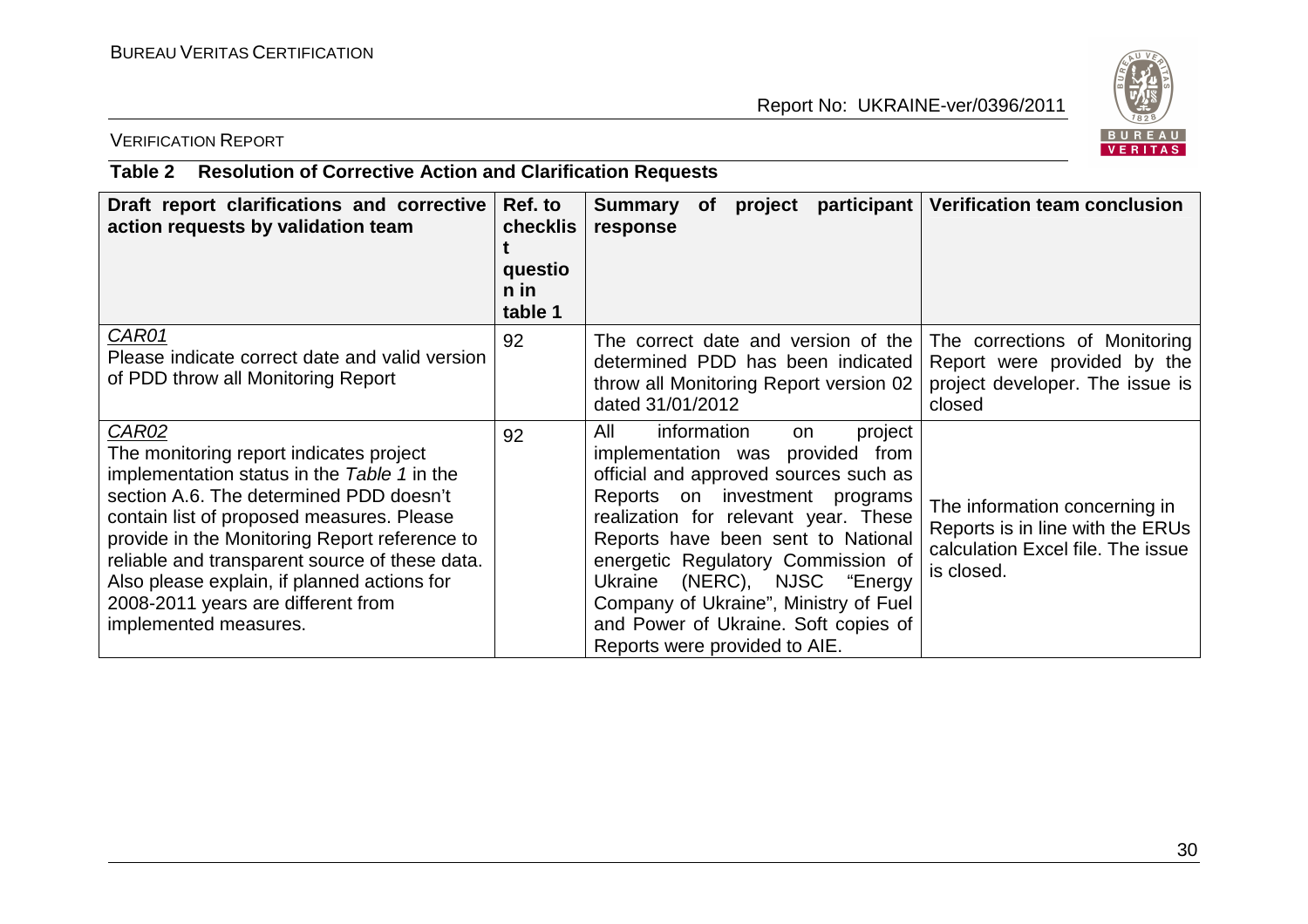

| BUREAU<br><b>VERIFICATION REPORT</b><br>VERITAS                                                                                                                                                                                                                             |       |                                                                                                                                                                                                                                                                                                                                                                                                                                                                                                                                                                                                                                                                                                               |                                                                                                                                                           |  |  |
|-----------------------------------------------------------------------------------------------------------------------------------------------------------------------------------------------------------------------------------------------------------------------------|-------|---------------------------------------------------------------------------------------------------------------------------------------------------------------------------------------------------------------------------------------------------------------------------------------------------------------------------------------------------------------------------------------------------------------------------------------------------------------------------------------------------------------------------------------------------------------------------------------------------------------------------------------------------------------------------------------------------------------|-----------------------------------------------------------------------------------------------------------------------------------------------------------|--|--|
| <b>CAR03</b><br>Please explain difference between ERU's<br>calculation for 2011<br>indicated<br>the<br>in.<br>determined PDD and in the Monitoring Report                                                                                                                   | 92    | Since the determined PDD version 3.0<br>contains miscalculated ERUs for the<br>period of $2008 - 2011$ years, and the<br>monitoring was conducted at the<br>beginning of 2012, then according to<br>"EES" Ltd there had been conducted<br>calculations of ERUs for the year 2011<br>inclusive. The results of calculations<br>for 2008-2011 years are listed in the<br>Excel file «VIN-1BTWE-2008-2011-<br>31-01-2012-Km-ok-KP.xls»,<br>and<br>included in the report on monitoring.<br>Therefore, the value of the ERUs for<br>reductions for the year and an<br>average value of the ERUs from 2012<br>to 2025 yy, in the determined PDD<br>version 3.0 and in the Report of<br>monitoring somewhat differ. | Corrections were found<br>satisfactory.<br>The issue is closed.                                                                                           |  |  |
| CAR04<br>Please provide to AIE next sources to prove<br>calculations reliability:<br>number of residential users<br>number of one- and three phase power<br>meters<br>part of power meters with different<br>quality class<br>part of electronic and induction power meters | 95(b) | The sources of abovementioned<br>parameters such as Reports on<br>investment programs realization for<br>relevant year, Reports on power<br>metering system implementation (67<br>Form), Reports on electric energy<br>thefts were provided to AIE                                                                                                                                                                                                                                                                                                                                                                                                                                                            | These data sources were found<br>satisfactory. Concerning in<br>CAR04 data is in line with<br><b>ERUs calculation Excel file.</b><br>The issue is closed. |  |  |